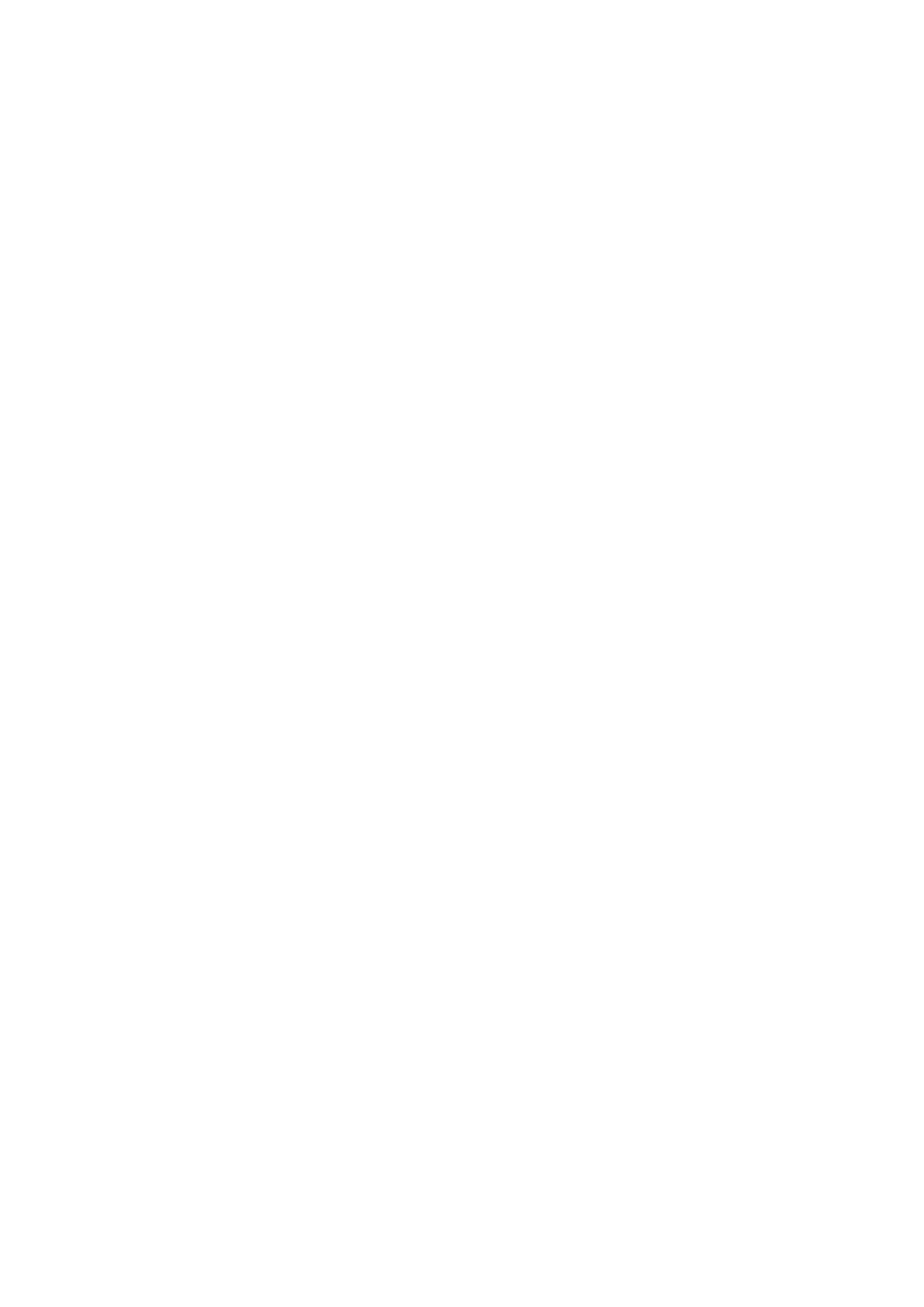## *Anaplasma* **spp. infection in smallholder goat flocks around Gaborone, Botswana** *Anaplasma* **spp. infektion i små getbesättningar runt Gaborone, Botswana**

*Jessica Berthelsson*

*Supervisor: Jonas Johansson Wensman, Department of Clinical Sciences*

*Assistant Supervisor: Solomon Stephen Ramabu, Department of Animal Sciences and Production, Botswana University of Agriculture and Natural Resources*

*Examiner: Karin Alvåsen, Department of Clinical Sciences*

*Degree Project in Veterinary Medicine*

*Credits: 30 Level: Second cycle, A2E Course code: EX0736*

*Place of publication: Uppsala Year of publication: 2017 Number of part of series: Examensarbete 2017:50 ISSN: 1652-8697 Online publication[: http://stud.epsilon.slu.se](http://stud.epsilon.slu.se/)*

*Key words: Anaplasma, prevalence, goat, Botswana, blood smear, ELISA, PCR Nyckelord: Anaplasma, prevalens, get, Botswana, blodutstryk, ELISA, PCR*

**Sveriges lantbruksuniversitet Swedish University of Agricultural Sciences**

Faculty of Veterinary Medicine and Animal Science Department of Clinical Sciences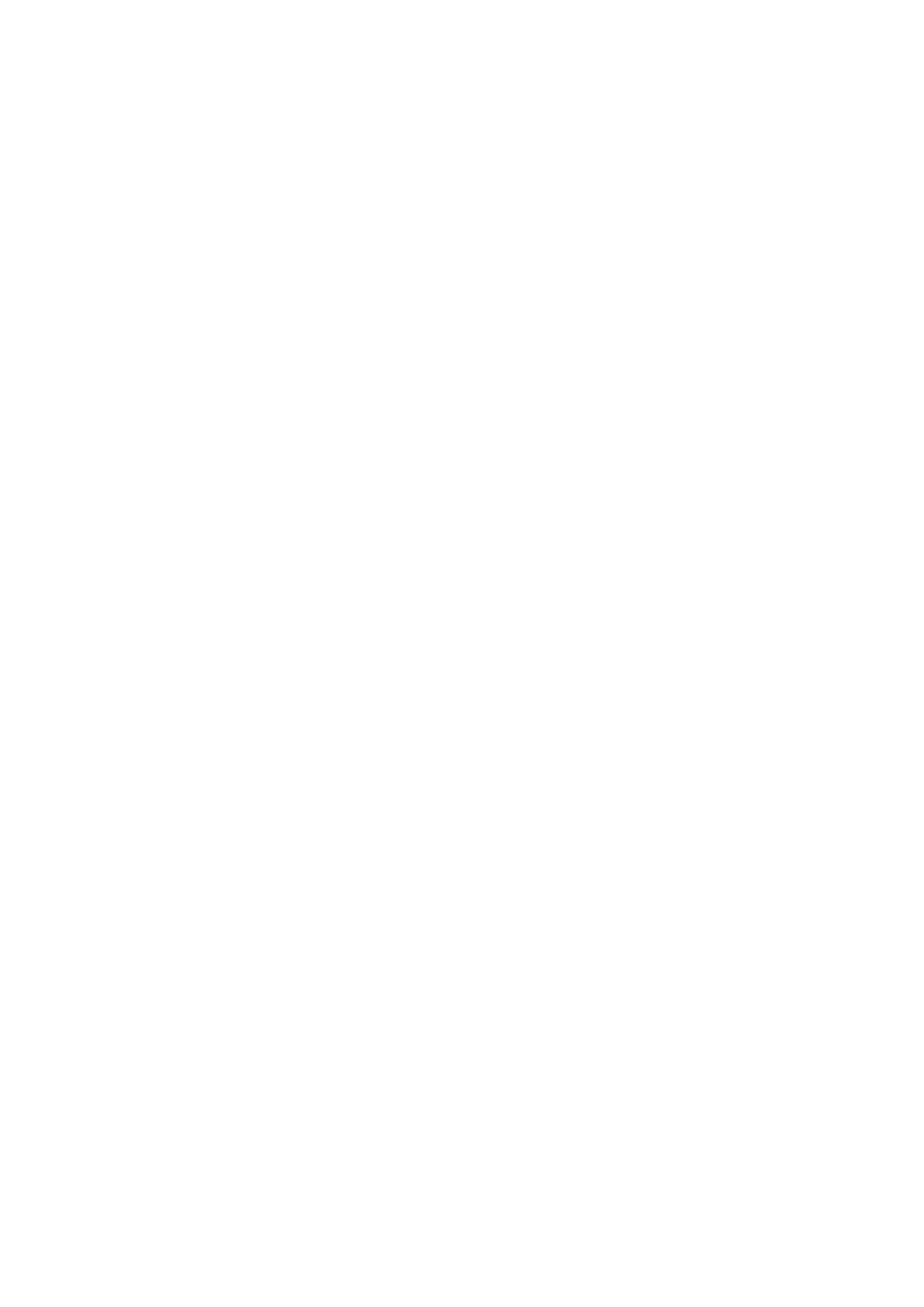#### **SUMMARY**

*Anaplasma* is a genus of gram-negative, intracellular bacteria infecting different blood cells in animals. Three of the species infect the erythrocytes of ruminants, *A. marginale* and *A. centrale* most often infect cattle, while *A. ovis* primarily infects sheep and goats. Different species of wild ruminants can also become infected. The disease is called anaplasmosis and causes clinical signs like hemolytic anaemia, icterus and loss of production.

In this study samples were collected from smallholder goat flocks around Gaborone in Botswana. Blood samples were collected from 100 goats in 11 different flocks from three different villages; Modipane, Kopong and Gakuto. Body condition and FAMACHA© scores were estimated and the blood was used for PCV, blood smears, cELISA and PCR. Each farmer was interviewed about management, health and treatment of the goats.

Examination of blood smears in light microscopy showed inclusion bodies in 53% of the samples. A seroprevalence of 88% was found on cELISA and 76% of the goats were positive on PCR with a general primer for *Anaplasma* spp. The PCR positive samples were used for specific PCR for detecting *A. marginale* and *A. ovis*. All the PCR positive goats were infected with *A. ovis* and no goats were positive for *A. marginale*. Positive animals were found in all areas and in all flocks. The prevalence was highest in Modipane and lowest in Gakuto.

#### **SAMMANFATTNING**

*Anaplasma* spp. är ett genus av gramnegativa, intracellulära bakterier som kan infektera olika celler i blodet hos djur. Tre arter infekterar erythrocyterna hos idisslare, *A. marginale* och *A. centrale* infekterar främst nötkreatur, medan *A. ovis* infekterar får och getter. Även många vilda arter av idisslare kan infekteras av *Anaplasma* spp. Sjukdomen som ett infekterat djur kan utveckla kallas anaplasmos och kliniska fynd som sammankopplas med den är hemolytisk anemi, ikterus och nedsatt produktion.

I denna studie provtogs getter från små besättningar runt huvudstaden Gaborone i Botswana. Provtagningen utfördes i tre olika områden, Modipane, Kopong och Gakuto. Totalt 100 djur provtogs från 11 olika flockar. Från varje djur togs blod och en uppskattning av Body Condition och FAMACHA© score gjordes. Blodet användes till mikrohematokrit, blodutstryk, cELISA och PCR. En intervju med ägarna utfördes och frågorna gällde skötsel, hälsa och behandling av getterna.

Mikroskopering av blodutstryken gav en prevalens på 53% positiva med minst en inklusionskropp. En seroprevalens på 88% påvisades genom cELISA och hos 76% av getterna påvisades DNA från *Anaplasma* spp. genom PCR med en generell primer. Alla de getter som var positiva vid generell PCR visade sig bära på *Anaplasma ovis* vid PCR med en specifik primer för den arten. Ingen av getterna bar på *Anaplasma marginale* då alla getter var negativa vid PCR med en specifik primer för den arten. Positiva djur hittades i alla områden och i alla flockar. Prevalensen var högst i Modipane och lägst i Gakuto.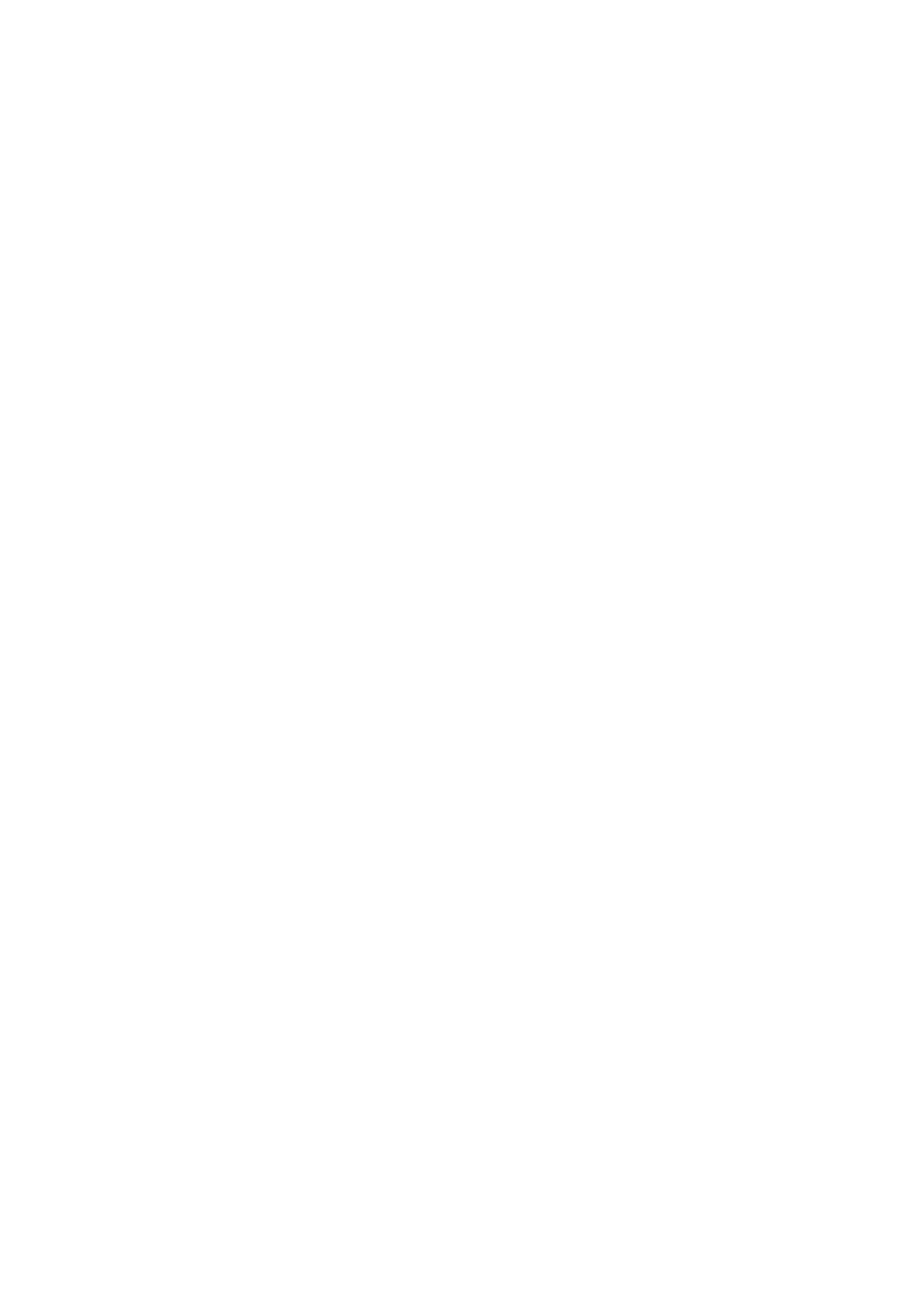## **CONTENT**

| 1<br>Anaplasma<br>1<br>Diagnostics<br>Prevalence in other areas<br>4<br>Vaccination<br>4<br>Ticks in Botswana<br>5<br>5<br>Body condition score<br><b>FAMACHA<sup>©</sup></b><br>5<br>Packed Cell Volume<br>Small ruminants' importance for the economy of smallholders<br>6<br>Study design, sample collection and clinical signs<br>6<br>Interviews<br>7<br>Treatment of the blood samples<br>Diagnostic tests<br>8<br><b>10</b><br>Interviews<br>10<br>Body Condition Score, FAMACHA <sup>©</sup> Score and Packed Cell Volume<br>11<br>13<br>Diagnostic tests<br>Correlation<br>15<br><b>Discussion</b><br>Prevalence and management<br>Body Condition Score, FAMACHA <sup>©</sup> Score and Packed Cell Volume<br>Diagnostic tests<br>Conclusion<br><b>Acknowledgements</b><br><b>References</b> | <b>Introduction</b>         | $\mathbf{1}$ |
|-------------------------------------------------------------------------------------------------------------------------------------------------------------------------------------------------------------------------------------------------------------------------------------------------------------------------------------------------------------------------------------------------------------------------------------------------------------------------------------------------------------------------------------------------------------------------------------------------------------------------------------------------------------------------------------------------------------------------------------------------------------------------------------------------------|-----------------------------|--------------|
|                                                                                                                                                                                                                                                                                                                                                                                                                                                                                                                                                                                                                                                                                                                                                                                                       | <b>Literature review</b>    |              |
|                                                                                                                                                                                                                                                                                                                                                                                                                                                                                                                                                                                                                                                                                                                                                                                                       |                             |              |
|                                                                                                                                                                                                                                                                                                                                                                                                                                                                                                                                                                                                                                                                                                                                                                                                       |                             | 3            |
|                                                                                                                                                                                                                                                                                                                                                                                                                                                                                                                                                                                                                                                                                                                                                                                                       |                             |              |
|                                                                                                                                                                                                                                                                                                                                                                                                                                                                                                                                                                                                                                                                                                                                                                                                       |                             |              |
|                                                                                                                                                                                                                                                                                                                                                                                                                                                                                                                                                                                                                                                                                                                                                                                                       |                             |              |
|                                                                                                                                                                                                                                                                                                                                                                                                                                                                                                                                                                                                                                                                                                                                                                                                       |                             |              |
|                                                                                                                                                                                                                                                                                                                                                                                                                                                                                                                                                                                                                                                                                                                                                                                                       |                             |              |
|                                                                                                                                                                                                                                                                                                                                                                                                                                                                                                                                                                                                                                                                                                                                                                                                       |                             | 5            |
|                                                                                                                                                                                                                                                                                                                                                                                                                                                                                                                                                                                                                                                                                                                                                                                                       |                             |              |
|                                                                                                                                                                                                                                                                                                                                                                                                                                                                                                                                                                                                                                                                                                                                                                                                       | <b>Material and methods</b> | 6            |
|                                                                                                                                                                                                                                                                                                                                                                                                                                                                                                                                                                                                                                                                                                                                                                                                       |                             |              |
|                                                                                                                                                                                                                                                                                                                                                                                                                                                                                                                                                                                                                                                                                                                                                                                                       |                             |              |
|                                                                                                                                                                                                                                                                                                                                                                                                                                                                                                                                                                                                                                                                                                                                                                                                       |                             | 8            |
|                                                                                                                                                                                                                                                                                                                                                                                                                                                                                                                                                                                                                                                                                                                                                                                                       |                             |              |
|                                                                                                                                                                                                                                                                                                                                                                                                                                                                                                                                                                                                                                                                                                                                                                                                       | <b>Results</b>              |              |
|                                                                                                                                                                                                                                                                                                                                                                                                                                                                                                                                                                                                                                                                                                                                                                                                       |                             |              |
|                                                                                                                                                                                                                                                                                                                                                                                                                                                                                                                                                                                                                                                                                                                                                                                                       |                             |              |
|                                                                                                                                                                                                                                                                                                                                                                                                                                                                                                                                                                                                                                                                                                                                                                                                       |                             |              |
|                                                                                                                                                                                                                                                                                                                                                                                                                                                                                                                                                                                                                                                                                                                                                                                                       |                             |              |
|                                                                                                                                                                                                                                                                                                                                                                                                                                                                                                                                                                                                                                                                                                                                                                                                       |                             | 15           |
|                                                                                                                                                                                                                                                                                                                                                                                                                                                                                                                                                                                                                                                                                                                                                                                                       |                             | 15           |
|                                                                                                                                                                                                                                                                                                                                                                                                                                                                                                                                                                                                                                                                                                                                                                                                       |                             | 16           |
|                                                                                                                                                                                                                                                                                                                                                                                                                                                                                                                                                                                                                                                                                                                                                                                                       |                             | 16           |
|                                                                                                                                                                                                                                                                                                                                                                                                                                                                                                                                                                                                                                                                                                                                                                                                       |                             | 17           |
|                                                                                                                                                                                                                                                                                                                                                                                                                                                                                                                                                                                                                                                                                                                                                                                                       |                             | 17           |
|                                                                                                                                                                                                                                                                                                                                                                                                                                                                                                                                                                                                                                                                                                                                                                                                       |                             | 18           |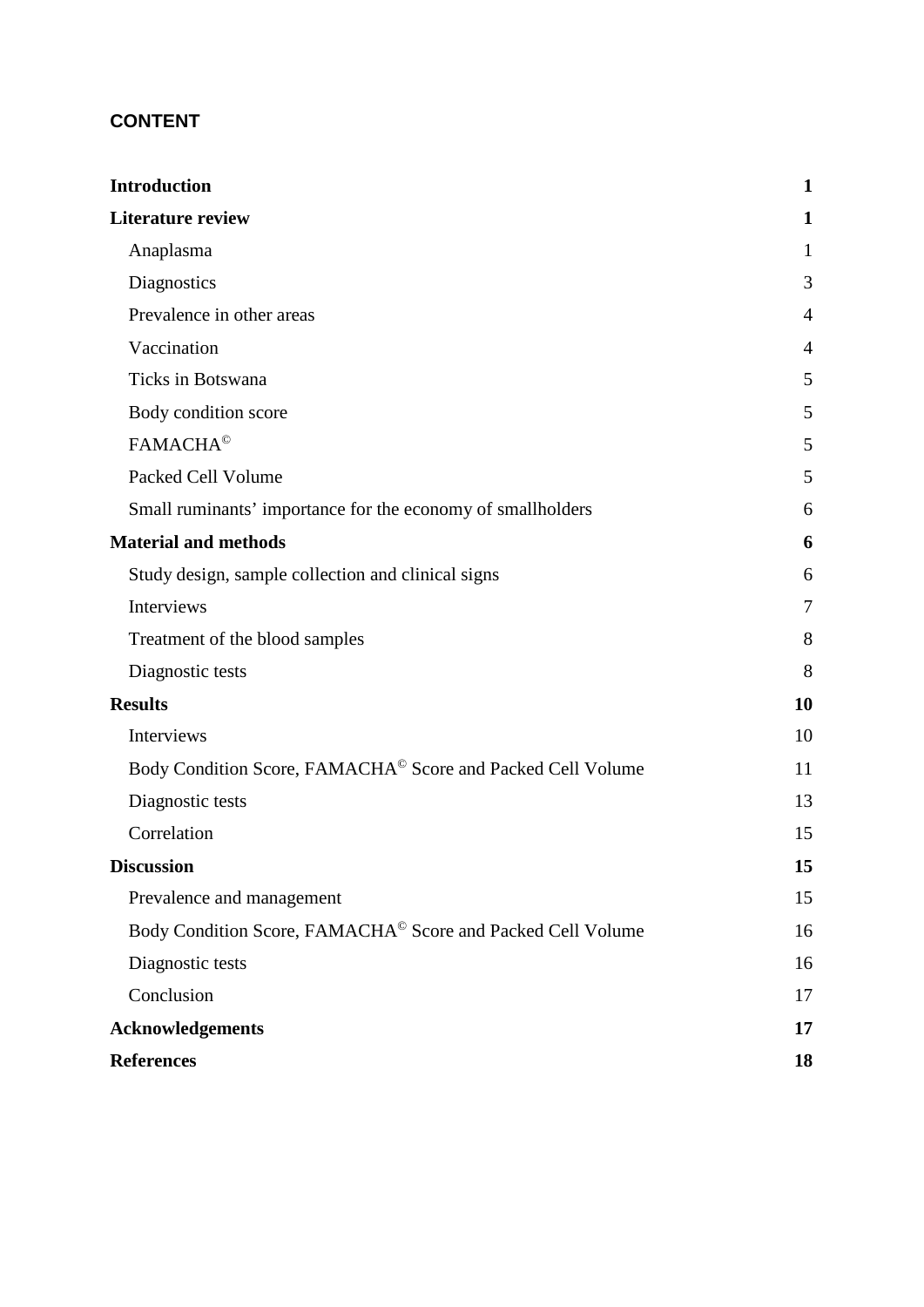#### <span id="page-7-0"></span>**INTRODUCTION**

Botswana is a landlocked country located in the southern part of Africa. It is now classified as an upper middle income country after being one of the poorest countries in Africa before its independence in 1966 (The World Bank, 2016). Because of a dry climate and limited access to farmable land, keeping cattle is the most important part of agriculture in Botswana. Not all farmers can afford cattle because it is a relatively expensive investment and therefore a lot of farmers keep goats instead that are cheaper to purchase (Panin, 2000). Goat herding is a significant part of the economy of the smallholders in Botswana since a part of their income is based on selling the goats (Panin & Mahabile, 1997) and an outbreak of disease can be devastating to the owner.

The health of the animals is important for all farmers. Tick-borne diseases like anaplasmosis can cause severe clinical signslike hemolytic anemia, or subclinical disease which can result in e.g. reduced production (Ndung'u *et al.*, 1995).

The aim of this study was to evaluate the prevalence of *Anaplasma* spp. in goats in small-holder flocks around Gaborone in Botswana. Information about the goats' health status can contribute to the owners' awareness of the disease which can impact the way they manage their goats, especially in regards to anti-tick treatment.

#### <span id="page-7-1"></span>**LITERATURE REVIEW**

#### <span id="page-7-2"></span>*Anaplasma*

*Anaplasma* is a genus of obligate intracellular, gram-negative bacteria that can be found in the blood cells of mammals. These bacteria can cause disease in vertebrates or just have them as reservoirs (Rymaszewska & Grenda, 2008). The *Anaplasma* species that can infect and cause disease in animals are *A. marginale*, *A. ovis*, *A. centrale*, *A. bovis*, *A. phagocytophilum* and *A. platys*, of which *A. marginale*, *A. centrale* and *A. ovis* are intraerythrocytic and infect ruminants (Liu *et al.*, 2011). In many tropical and subtropical areas of the world anaplasmosis with clinical signs as hemolytic anaemia is problematic (Fry & McGavin, 2012).

The spread of the bacteria is mostly through vectors, more specifically ticks. The most important species of ticks spreading *Anaplasma* spp. are *Ixodes*, *Dermacentor*, *Rhipicephalus* and *Amblyomma* (Rymaszewska & Grenda, 2008) of which *Rhipicephalus* and *Amblyomma* has been found on goats in Botswana (Mushi *et al.*, 1996). *Rhipicephalus evertsi* is the one considered to spread anaplasmosis to goats in the area of this study (Mushi *et al.*, 1996).

The age of the animal affects the severity of the disease, with older animals tending to have more severe clinical signs than younger animals (Fry & McGavin, 2012; Kocan *et al.*, 2003). The haemolytic anaemia is caused by immune-mediated extravascular hemolysis of the infected erythrocytes (Fry & McGavin, 2012). Persistent infection of *A. marginale* in cattle is necessary to spread the infection through ticks (Palmer *et al.*, 1998). It is assumed to be the same way for *A. ovis* in goats and persistent infection for up to 21 months has been shown in goats through PCR (Palmer *et al.*, 1998).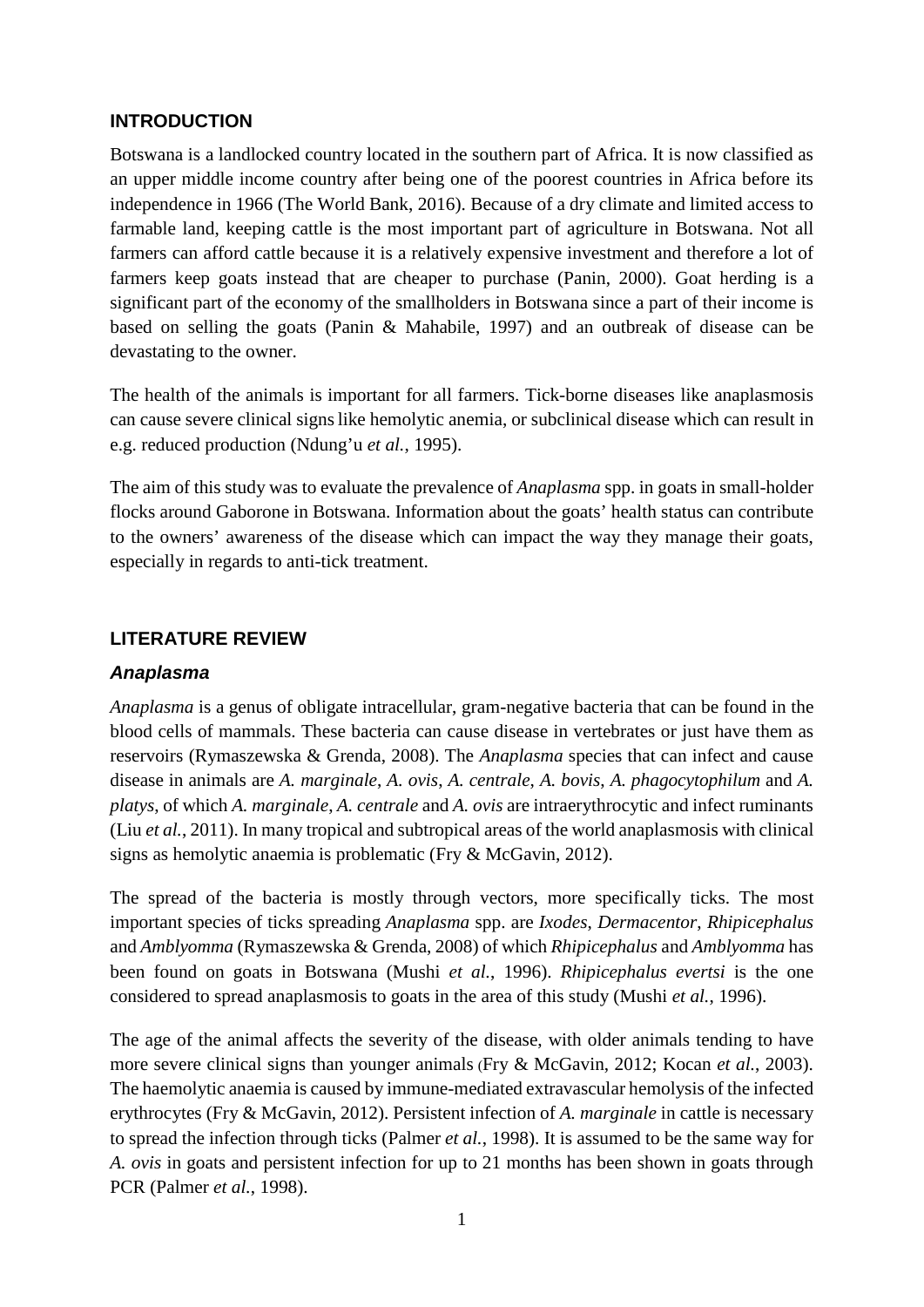Antibodies to *Anaplasma* spp. have also been found in blue wildebeest, eland, hartebeest, impala, Thomson's gazelle, Grant's gazelle, giraffe and plains zebra (Ngeranwa *et al.*, 2008). Infected wildlife can serve as a reservoir for the bacteria and may spread the disease to domestic animals through ticks (Ngeranwa *et al.*, 2008).

Anaplasmosis has a large impact on the economics of cattle production in many tropical and subtropical areas because of high morbidity and mortality. Parameters like reduction in milk production, low weight gain, abortion, mortality and the cost of treatment are important to consider when calculating losses due to anaplasmosis (Kocan *et al.*, 2003).

#### *Anaplasma ovis*

*Anaplasma ovis*infection in goats can cause acute anaplasmosis with intraerythrocytic inclusion bodies and severe anaemia (Ndung'u *et al.*, 1995). Goats can remain mildly to moderately anaemic after the acute disease stage, when no inclusion bodies in the erythrocytes are detectable, most likely influencing the milk and meat production (Ndung'u *et al.*, 1995). Often the microorganism only causes mild clinical signs but it has been reported to cause more severe disease in goats during stress factors as co-infection or hot and dry climate (Renneker *et al.*, 2013). The aspect of co-infection with other tick-borne diseases is an important factor to consider when evaluating the impact of *Anaplasma* spp. in animals (Renneker *et al.*, 2013). The more severe clinical signs could be due to *Anaplasma* spp. having an impact on the immune system or that an affected immune system has a harder time fighting *Anaplasma* spp. Coinfection with other pathogens than those tick-borne probably have the same impact on severity of disease but no studies of this has been found. Some species may be more susceptible to disease like Rocky Mountain Bighorn Sheep in the Unites States that developed severe clinical disease with icterus and anaemia after experimental infection with *A. ovis* (Tibbitts *et al.*, 1992).

#### *Anaplasma marginale*

*Anaplasma marginale* is the species that causes bovine anaplasmosis. Number of bacteria infecting blood cells affects the incubation period which can vary between 7-60 days, and in average 28 days (Kocan *et al.*, 2003). Infected erythrocytes become phagocytized by bovine reticuloendothelial cells causing different degrees of anaemia and icterus. Cattle can become persistently infected and will gain a lifelong immunity to clinical disease but they remain reservoirs for vectors (Kocan *et al.*, 2003). This is also the case for calves even though they rarely get infected at all. Transmission can be mechanical through blood contamination of objects like needles, dehorning saws and castration instruments or through biological transmission by ticks (Kocan *et al.*, 2003). *A. marginale* can infect goats but does not usually cause clinical disease (Shompole *et al.*, 1989).

#### *Anaplasma centrale*

*A. centrale* is a less pathogenic bacteria that infect ruminants but rarely causes clinical disease. It has been used as live vaccine for *A. marginale* due to cross-reactivity (Kocan *et al.*, 2003). The mild strain that is used for live vaccination can be picked up by ticks and transmitted to other individuals, and it is believed to have been naturally spread in areas where vaccination is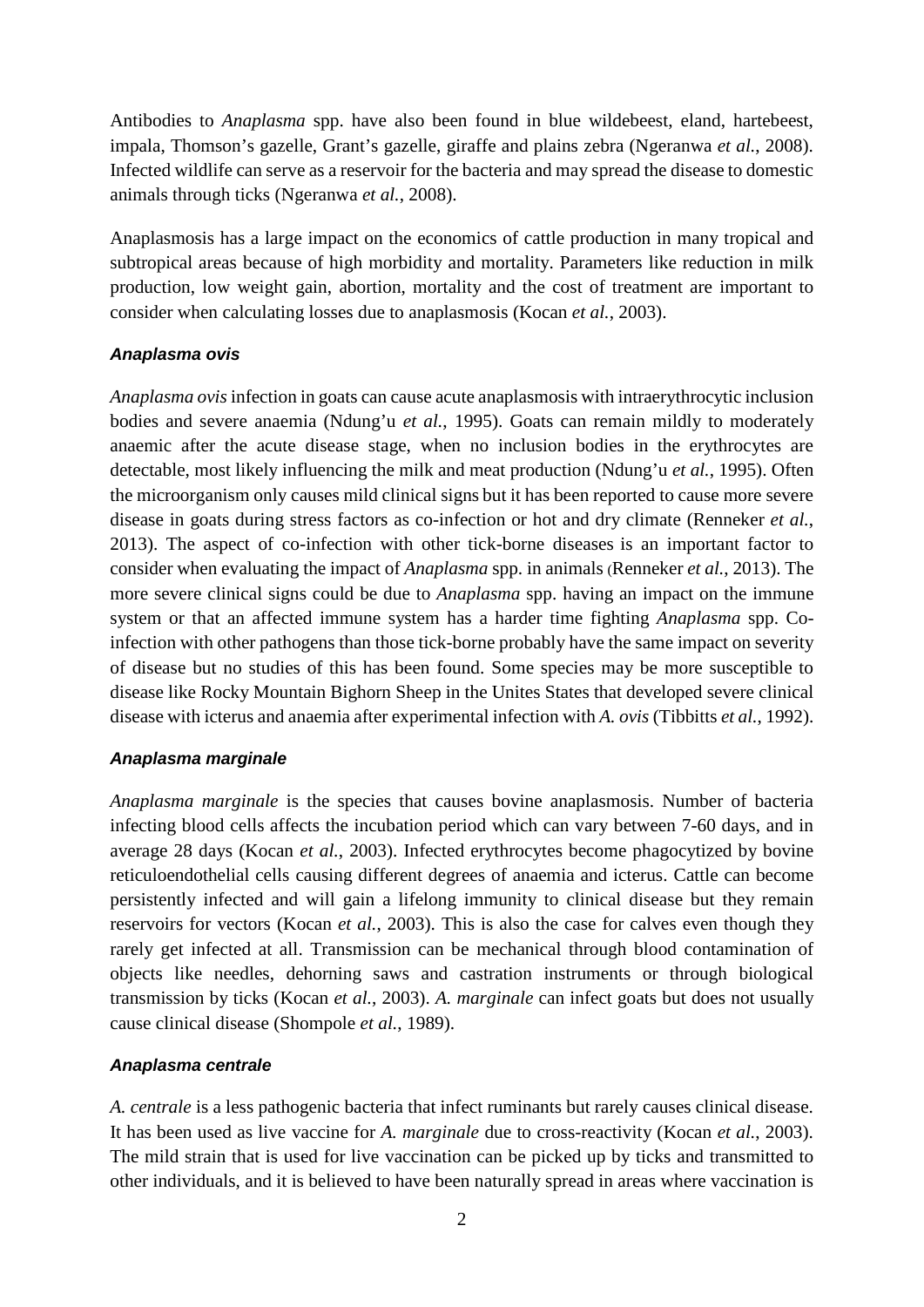common (Potgieter & Van Rensburg, 1987). This is believed to improve the enzootic stability of anaplasmosis in some areas due to a natural vaccination (Potgieter & Van Rensburg, 1987).

#### <span id="page-9-0"></span>**Diagnostics**

#### *Blood smears*

The most practiced method of detecting *Anaplasma* spp. in blood is through light microscopy examination of blood smears stained with Giemsa (figure 1) (Ndung'u *et al.*, 1995; Shompole *et al.*, 1989; Renneker *et al.*, 2013). Infected erythrocytes can be detected up to 52 days after infection (Ndung'u *et al.*, 1995). For blood smears to be an effective way of detecting the infection, preferably more than 0.2% of the erythrocytes should be infected (Shompole *et al.*, 1989). The bacteria cannot be differentiated from Howell-Jolly bodies (nuclear remnants), especially if the level of bacteraemia is low (Shompole *et al.*, 1989). Blood smears are considered an insensitive method that requires expertise (Renneker *et al.*, 2013).



Figure 1. *Inclusion body in an erythrocyte from a goat.*

#### *Serology*

*Anaplasma* spp. infection can also be detected through antibody ELISA (Shompole *et al.*, 1989). Goats can remain seropositive for at least 6 months after seroconversion (Ndung'u *et al.*, 1995). One study (Ndung'u *et al.*, 1995) showed that the amount of antibodies continue to increase following the acute phase of the infection, which suggests that goats can get persistently infected with *A. ovis* similar to persistent *A. marginale* infection in cattle. The serological test can be positive for infection with several different types of *Anaplasma* because of cross-reactivity (Renneker *et al.*, 2013).

#### *PCR*

PCR is a way to detect the bacteria in the blood after a DNA extraction has been performed. It is a sensitive way of detecting *Anaplasma* spp. in the blood, but it requires more resources and is therefore mostly used for research (Jalali *et al.*, 2013). Special primers must be used to amplify the DNA of the specific bacteria of interest. There have been primers designed both for general detection and amplification of *Anaplasma* spp. and specific primers for *A. ovis* and *A. marginale*. The primers target major surface proteins (MSP) like MSP4 for the general primer (de la Fuente *et al.*, 2007). The primers used to amplify *A. ovis* also target MSP4 but it is not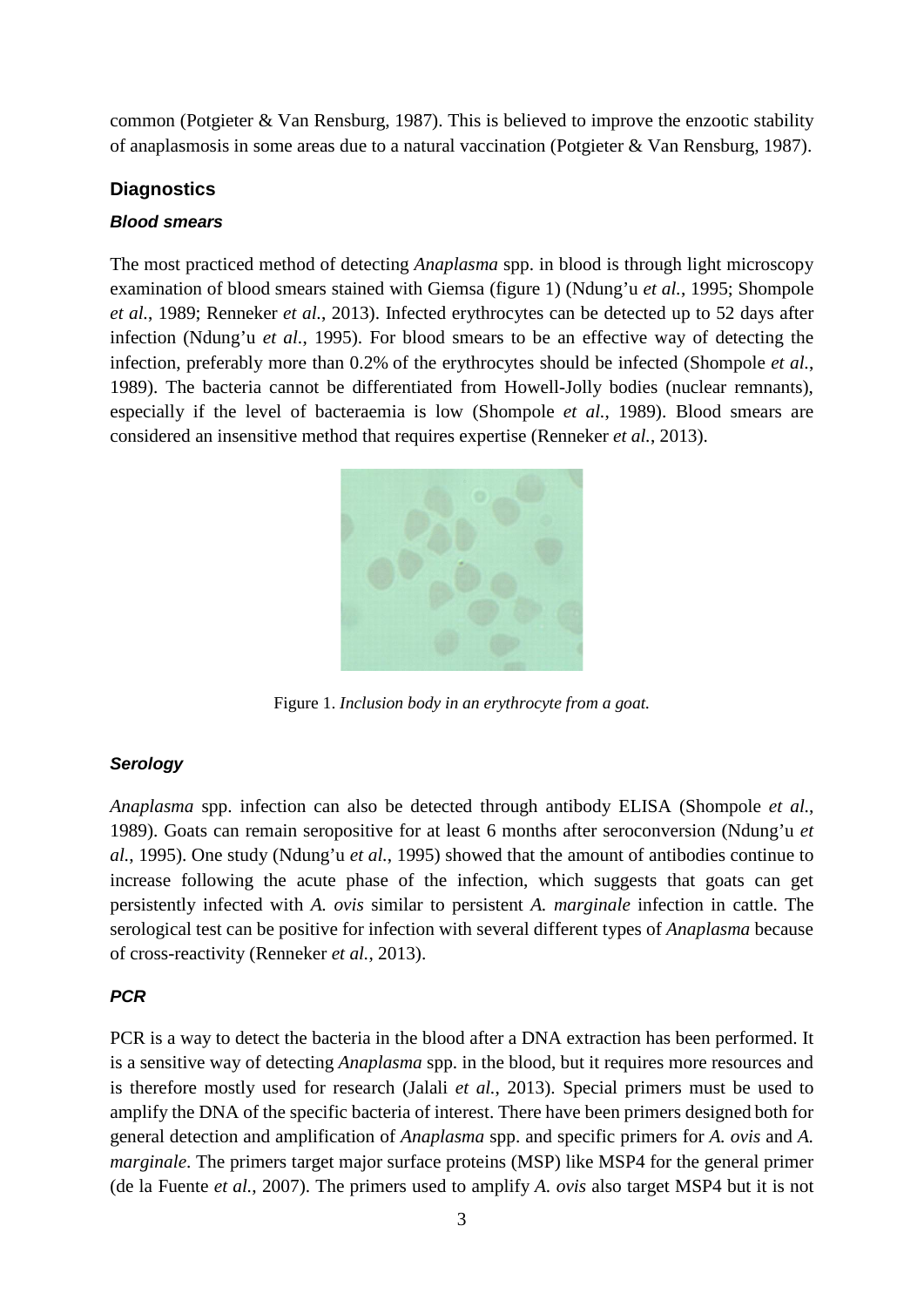the same base pairs as the general one and the one used to amplify *A. marginale* targets MSP1b (Michelet *et al.*, 2014).

## <span id="page-10-0"></span>**Prevalence in other areas**

There are many studies on the prevalence of *Anaplasma* spp. performed on cattle but fewer on goats. Most studies do not specify which species of *Anaplasma* the goats are infected with.

One study on *Anaplasma* spp. in goats in Botswana has found a prevalence of 8% (Mushi *et al.*, 2002).

In a study from Kenya, 85% of goats were positive either on blood smears or with a DNA hybridization with a known DNA-probe for *A. ovis* (Ndung'u *et al.*, 1995). Of the positive goats, 94% were antibody-positive on ELISA (Ndung'u *et al.*, 1995). Another study from Kenya showed a prevalence of *A. ovis* between 22 to 87% in different areas using DNAhybridization (Shompole *et al.*, 1989). In a more recent study from Kenya, 85% of the goats sampled were antibody-positive for *Anaplasma* spp (Ngeranwa *et al.*, 2008).

In Angola, 100% of sampled goats had *Anaplasma ovis* according to PCR with the msp4 gene (Kubelová *et al.*, 2012). The number of sampled goats were only 13 and the result do not reflect the actual prevalence in the study area, as pointed out by the authors. A study in Ghana on goats showed a prevalence of *Anaplasma* spp. on blood smears of 46% (Bell-Sakyi *et al.*, 2004).

## <span id="page-10-1"></span>**Vaccination**

The way of controlling anaplasmosis outbreaks is through tick control (with acaricides), antibiotic treatment and vaccination. Tick control is not always practically possible and does not protect against mechanical transmission. Antibiotics should not be used carelessly since it can cause selection of resistant strains (Kocan *et al.*, 2003).

Vaccination can therefore be the most efficient and economical way of protecting against bovine anaplasmosis. There are both live and killed vaccines and both types use *A. marginale*  from infected bovine erythrocytes. Vaccines prevent or reduces clinical disease but do not protect cattle from becoming persistently infected (Kocan *et al.*, 2003).

Infection with the less pathogenic *A.centrale* can induce cross-reactive immunity to *A. marginale*, and *A. centrale* has therefore been used as a live vaccine. This type of vaccination has been used in cattle in Africa, Australia, Israel and Latin America (Kocan *et al.*, 2003).

Killed vaccines have also been used against anaplasmosis. It has advantages compared to live vaccines, such as cheaper storage, lower risk of contamination and a low risk of post-inoculation reactions. Disadvantages of killed vaccines, like higher cost of purification, lack of cross protection and need of a yearly booster, are probably the reason why live vaccines are more frequently used (Kocan *et al.*, 2003).

A vaccine that would be ideal for anaplasmosis would need to prevent infection and also induce immunity, and the vaccines currently being used do not live up to that (Kocan *et al.*, 2003). No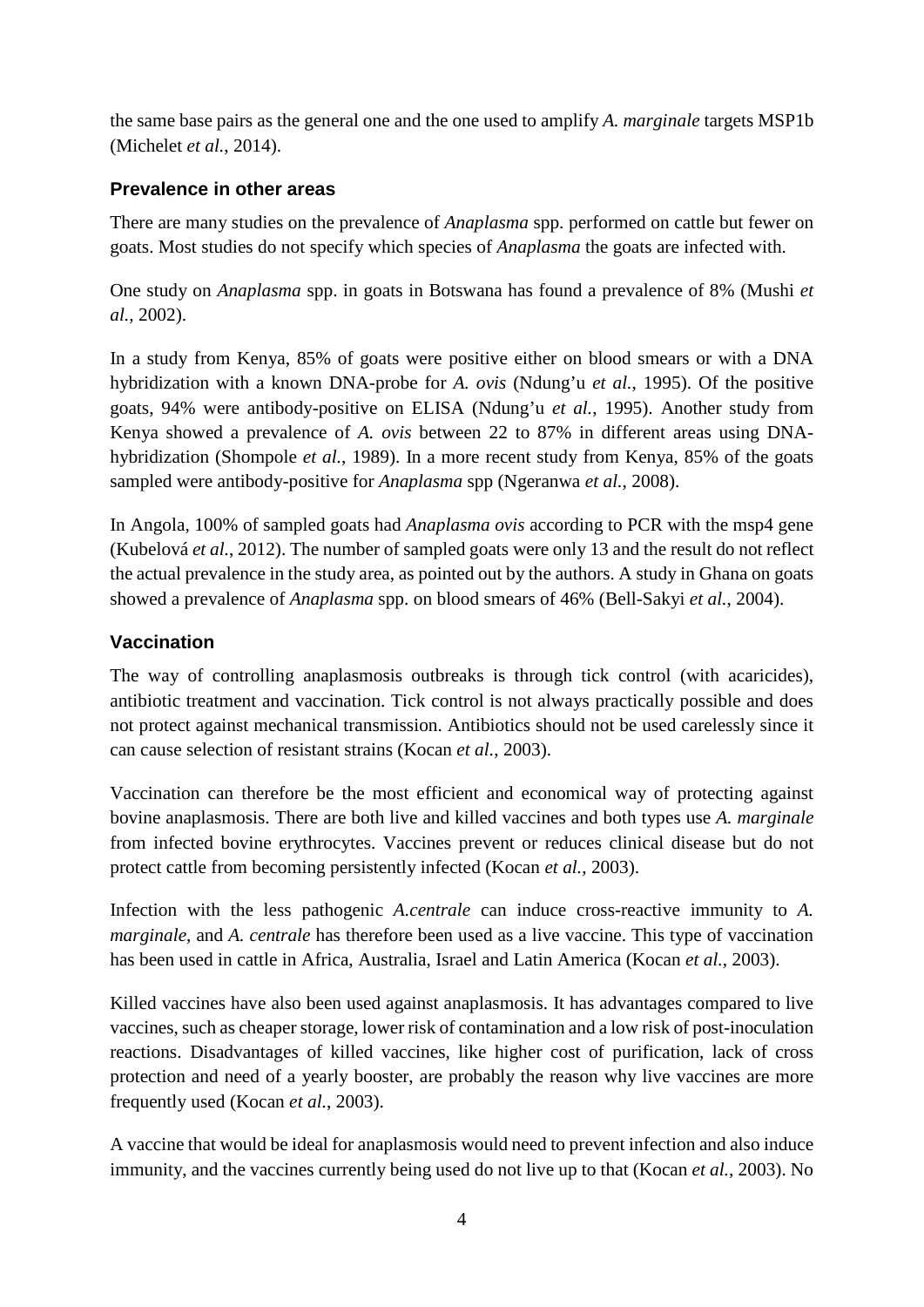records of vaccination of goats or sheep has been found in the literature review preceding this study.

## <span id="page-11-0"></span>**Ticks in Botswana**

*Anaplasma* spp. are mainly spread through vectors as ticks (Rymaszewska & Grenda, 2008). Ticks collected from the Kgatleng district in Botswana, close to this study's sample area, were most abundant during January-March because of heavy rainfalls (Mushi *et al.*, 1997). The same study showed that relatively few ticks were found during the dry and cold winter months of May-August. A correlation between mean numbers of ticks and the monthly total rainfall has also been found (Mushi *et al.*, 1996). Moreover, the monthly average maximum and minimum temperature have been correlated to tick infestation in goats (Mushi *et al.*, 1996). Mushi *et al.* (1996) considered the infestation rate of the goats (1-3.5 ticks per goat per month) to be low which might be explained by a natural resistance among an indigenous goat breed. The most abundant tick found was *Rhipicephalus evertsi evertsi* (Mushi *et al.*, 1997), which can act as a vector for *Anaplasma* (Rymaszewska & Grenda, 2008).

## <span id="page-11-1"></span>**Body condition score**

Body condition score (BCS) is a way of measuring the nutritional status of an animal and a score from 1-5 is often used, where 1 is emancipated and 5 is fat. In goats in Botswana, BCS has been proved to be a more useful indicator of the nutritional status than body weight and heart girth. The season affects the mean body condition score; it is lower during the dry season (Nsoso *et al.*, 2003). Optimal BCS for goats is 2-3. Fat goats are at risk of pregnancy toxaemia, while emaciated goats are too weak to be productive (Luginbuhl *et al.*, 2002 cited in Nsoso *et al.*, 2003).

## <span id="page-11-2"></span>**FAMACHA©**

A FAMACHA© chart is a tool to help determine if an animal has anaemia without having to draw blood from the animal. The five-step colour scale on the chart is compared to the ocular mucus membrane of the goat to determine if it is normally red (1), anaemic white (5) or somewhere in between. It was initially developed to help farmers determine which animals to treat for internal parasites, but can determine anaemia due to other reasons as well (Kaplan *et al.*, 2004). Initially the FAMACHA<sup>©</sup> chart was intended to use on sheep but it has been validated for goats as well (Vatta *et al.*, 2001). To maximise the sensitivity and specificity of the test goats having a score of 1-2 is considered normal while 3-5 is classified as anaemic (Vatta *et al.*, 2001)

## <span id="page-11-3"></span>**Packed Cell Volume**

Packed cell volume (PCV) is a parameter used to determine the percentage of erythrocytes in the total blood volume, mainly used to evaluate anaemia. It can be determined directly in modern cell counting machines or through microhematocrit centrifugation (Hillström *et al.*, 2013) A variation in PCV between different breeds has been seen in goats (Daramola *et al.*, 2005). In the Tswana goat, an indigenous breed in Botswana, the mean PCV is 24.5% when availability of water is unlimited, whereas the mean PCV is 25.1% when they are allowed to drink only once a day (Adogla-Bessa & Aganga, 2000).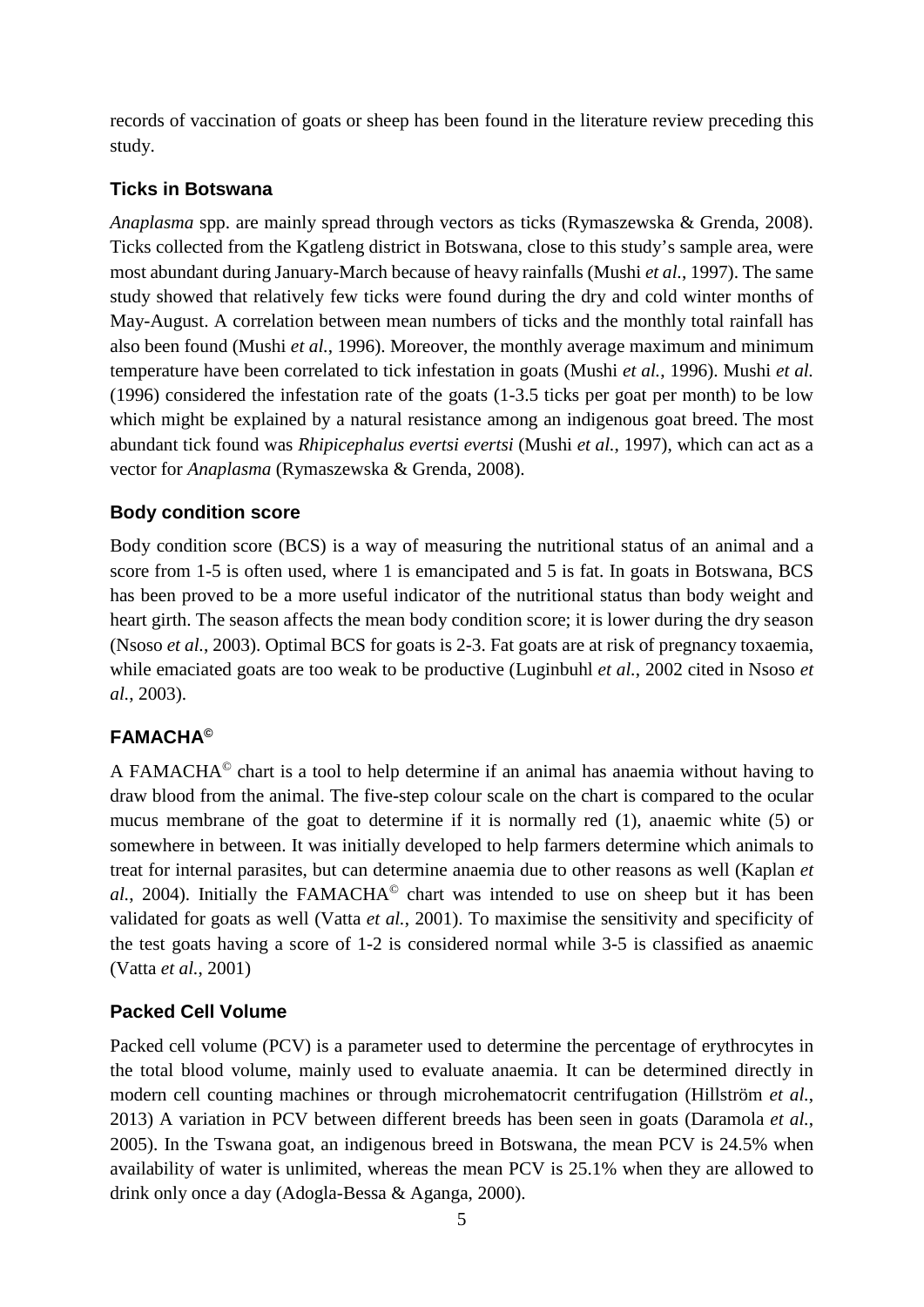Some studies have found no difference in PCV in goats infected with *Anaplasma* spp. compared to those uninfected (Bell-Sakyi *et al.*, 2004), while others have seen mild anaemia (Obi & Anosa, 1980).

#### <span id="page-12-0"></span>**Small ruminants' importance for the economy of smallholders**

Small ruminants are an important part of the economy for small-scale farmers in Botswana (Panin & Mahabile, 1997; Aganga *et al.*, 2005; Panin, 2000). The income from livestock was 49% of the household's total income, of which small ruminants contribute with 15%. The net margin profitability per animal is far higher for cattle, but the return on the capital invested is almost as high for goats, which means that it is almost as efficient to keep goats (Panin, 2000). For many smallholder farmers in Botswana it is more practical to own small ruminants, because the capital needed to invest is significantly bigger for cattle (Panin, 2000). Most farmers that keep small ruminants have only goats in their flocks, while some have a mix of goats and sheep, and the flock-sizes are usually small with an average of 20 goats (Panin & Mahabile, 1997). Households keep goats rather than sheep, because most people prefer goat meat to mutton and goats survive and adapt better in the environment (Panin & Mahabile, 1997), even though the limited amount of quality feed during the dry season is not optimal for the productivity (Aganga *et al.*, 2005). During the dry season the grasses are destroyed by the heat, but goats can eat from drought-resistant acacia bushes (Mushi *et al.*, 1997). Goats are also considered to be less prone to disease (Panin & Mahabile, 1997).

Goats are often sold when farmers are in need of cash to purchase food, invest in the farm, pay school fees or medical expenses (Kocho *et al.*, 2011; Kosgey *et al.*, 2008; Dossa *et al.*, 2007). Major problems for goat owners are outbreaks of disease that could result in high mortality and decreased productivity (Dossa *et al.*, 2007). If farmers had the knowledge and economy to adopt proper disease control and prophylactic measures the risk of outbreaks could be reduced.

#### <span id="page-12-1"></span>**MATERIAL AND METHODS**

#### <span id="page-12-2"></span>**Study design, sample collection and clinical signs**

Blood samples from 100 goats were collected in three different areas, Modipane, Kopong and Gakuto (figure 2 & 3), around Gaborone, Botswana, during September 2016, which is at the end of the dry season. The goat owners were smallholders and chosen depending on the area they lived in, how many goats they kept and if they were willing to participate. Ten goats were sampled from each flock, except for two of the flocks, where five goats were sampled in each. These two flocks were close to each other and the goats grazed together so they were regarded as one flock. All goat owners gave their permission to sample their goats.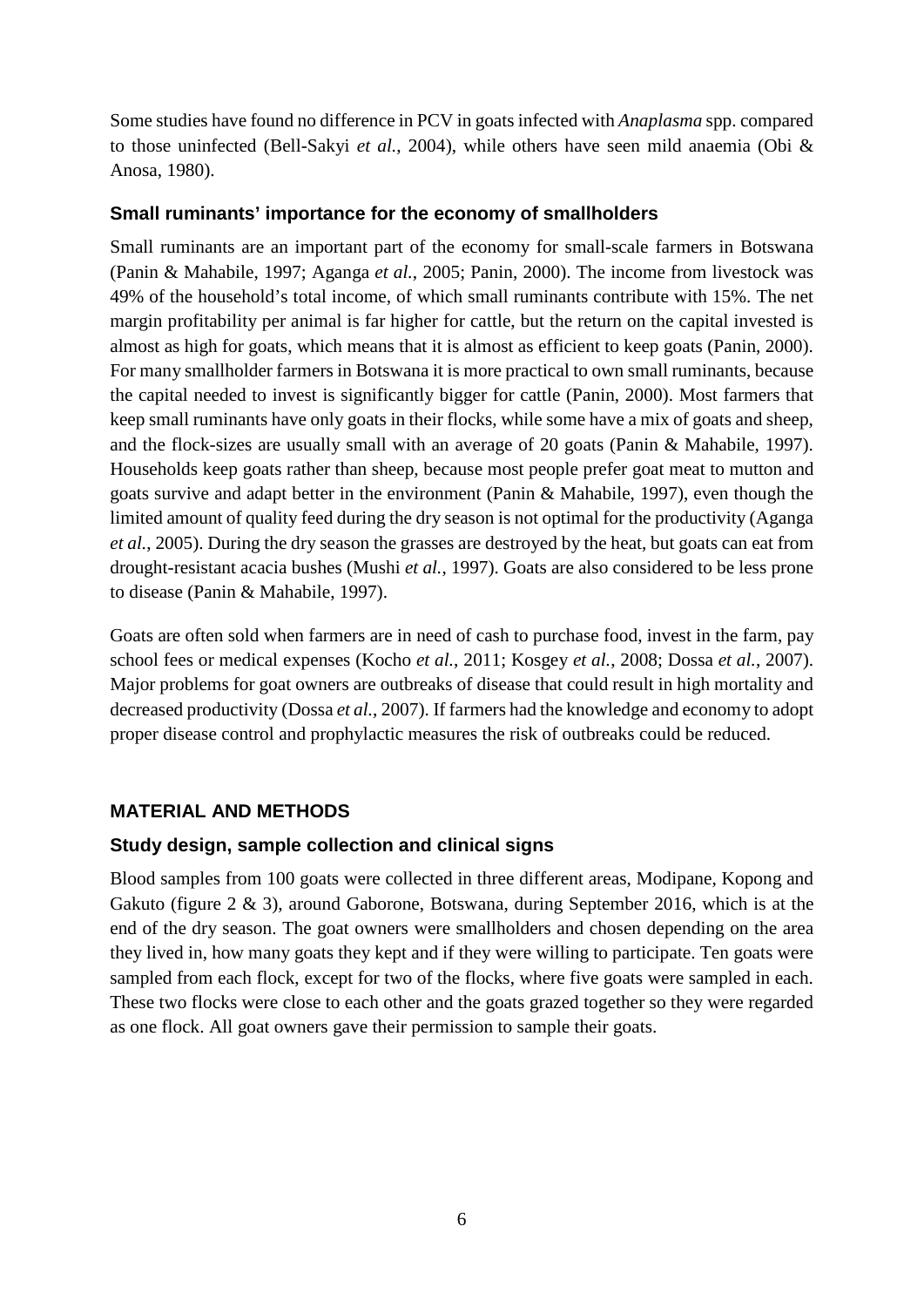

Figure 2 & 3. *Map of Botswana and the location of the villages Modipane (1), Kopong (2) and Gakuto (3).*

Only goats more than one year old were sampled, both males and females. Because most farmers had more females than males no effort were made to get an even number of animals of both sexes. Systematic random sampling was used in the following way; goats available for sampling were counted and then divided by ten to get the frequency of goats to sample. If the flock consisted of 30 adult animals, every third animal was sampled but all the animals were caught. In that way both easily caught and animals that were harder to catch were sampled because that may have been affected by their condition.

All animals sampled were subjected to a FAMACHA<sup>©</sup> reading of the mucous membrane and a Body Condition Score (BCS) estimation. This was carried out by the same person for all animals to minimize the risk for subjective differences between the groups. Blood samples were collected sterile with a vacutainer system (BD Biosciences, New Jersey, USA) from the jugular vein. Two tubes of blood were filled for each animal, one with added EDTA and one without additive for later separation of serum. The coordinates of the kraal were noted.

#### <span id="page-13-0"></span>**Interviews**

After the sampling a short semi-structured interview was conducted with the goat owner and other people, often family members, taking care of the goats. The questions were asked in English but in most cases needed to be translated into Setswana, the national language of Botswana. The translation was done by employees from the Botswana University of Agriculture and Natural Resources who also assisted with the sampling. Answers from the owners were written down and the interview took between 10-20 minutes. The questions were as follows:

- 1. How many goats do you have? How many are adults and how many are kids?
- 2. Do you keep any other animals? Which species? Do they get in contact with each other?
- 3. Do the goats graze in a pen/holding or in the bush?
- 4. Do they get in contact with goats or other ruminants from other herds/villages?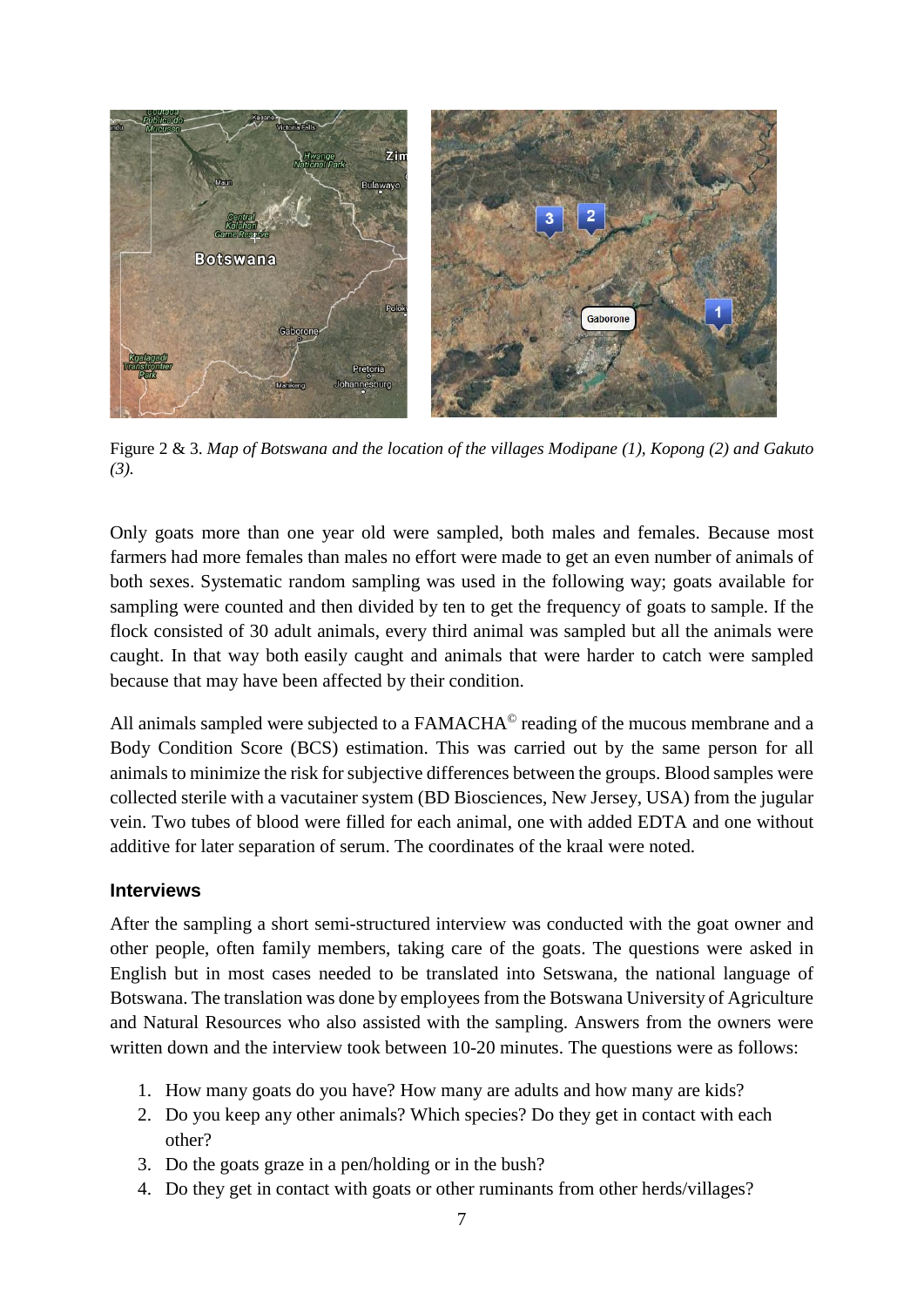- 5. What species of wildlife do you observe around you? Does wildlife ever come in contact with your herd?
- 6. How do you consider the health of your animals?
- 7. Have you ever observed any of the following clinical signs; abortion, stillbirths, diarrhoea or respiratory symptoms?
- 8. Do you vaccinate your animals?
- 9. Do you use anti-tick treatment?
- 10. How do you acquire new animals?
- 11. How would it affect you if a lot of your animals got sick and died?

## <span id="page-14-0"></span>**Treatment of the blood samples**

EDTA blood was used for preparing thin blood smears that later were stained with Giemsa and examined for inclusion bodies. The blood was also used to examine microhematocrit with microhematocrit tubes that were spun for 5 min at 12000 rpm and read with a microhematocrit reader. EDTA blood was then frozen at -20°C until further used for DNA extraction. Blood tubes without additive were left to coagulate and serum was separated from the coagulate and frozen at -20°C until further used for ELISA.

#### <span id="page-14-1"></span>**Diagnostic tests**

#### *Blood smears*

Blood smears were stained with Giemsa and examined under a microscope with x100 magnification (Leica DM500, Leica Microsystems, Switzerland). Each slide was examined for five minutes and samples with one or more inclusion bodies were classified as positive.

#### *cELISA*

Sera were used in a competitive, enzyme-linked, immunosorbent assay (cELISA) for detection of antibodies to *Anaplasma* spp. The cELISA was carried out according to the instructions from the manufacturer (Veterinary Medical Research and Development, Pullman, USA). In brief, 50 µl of controls and samples were transferred to the antigen-coated plate and left to incubate at room temperature for one hour. After this incubation, the plate was washed two times before 50 µl of diluted antibody-peroxidase conjugate was added. After an incubation at room temperature for 20 minutes, the plate was washed four times before adding the substrate solution and incubated in darkness at room temperature for 20 minutes. Stop solution was added and the plate was read in a microplate absorbance spectrophotometer (Multiskan FC, Thermo Scientific, Waltham, USA) with a wavelength of 620 nm. The % of inhibition was calculated the following way:

% I = 100 x (1- (Sample OD / Negative control OD))

Samples with an inhibition of  $\geq$  30% were considered positive, while samples with an inhibition of <30% were considered negative.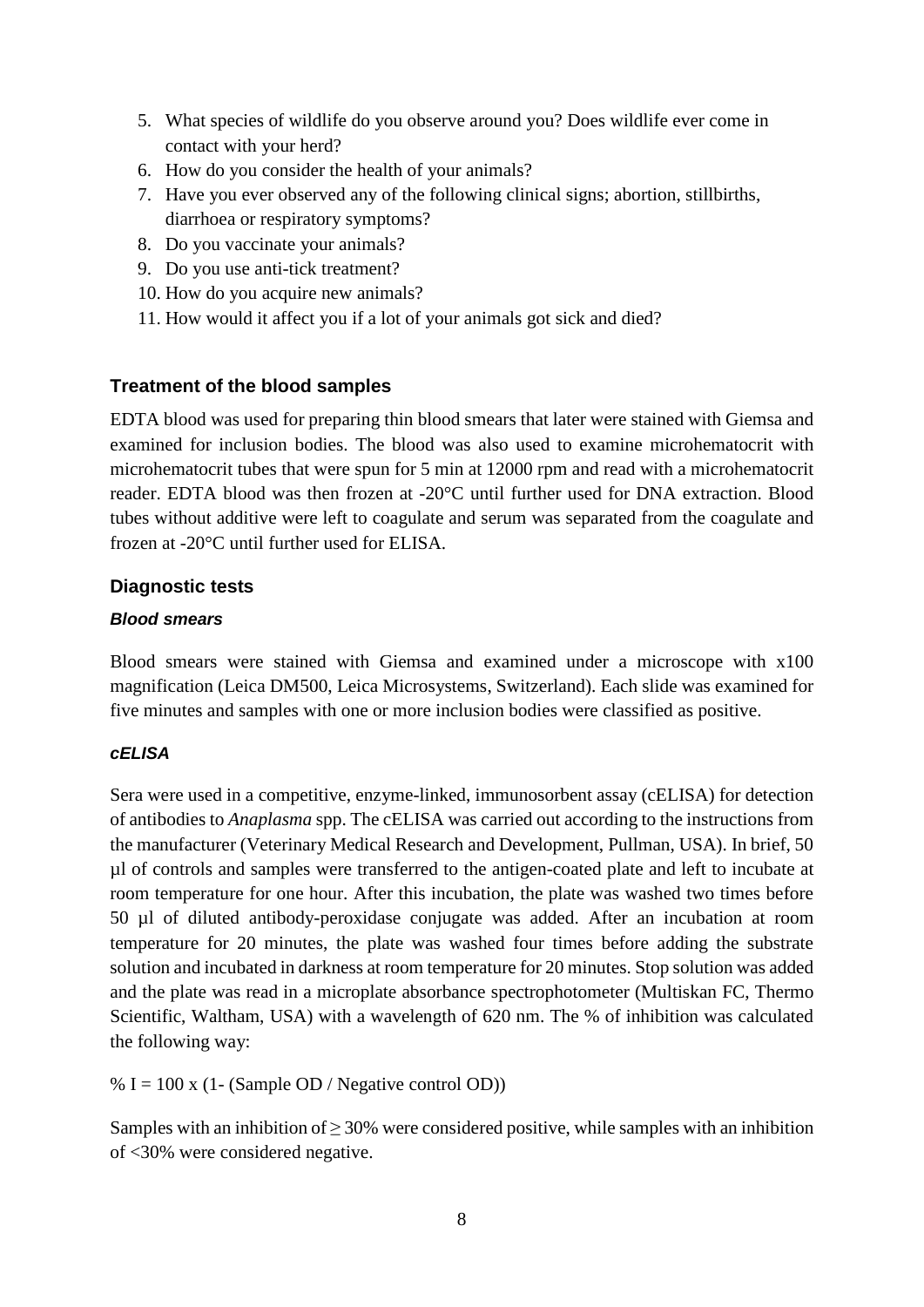#### *DNA extraction*

DNA was extracted from 50 µl of anti-coagulated blood using DNeasy Blood and Tissue kit according to the manufacturer's instructions (Qiagen, Poland). The extracted DNA product was stored in -20°C until further use.

## *PCR*

Extracted DNA from all samples was subsequently used in a PCR assay for detection of *Anaplasma* spp. Five µl of DNA were mixed with 12.5 µl of AmpliTaq Gold 360 Master Mix (Applied Biosystems, Life technologies, California USA), 0.4µM of forward and reverse primer respectively in a total volume of 25 µl. Primers for general *Anaplasma* spp. detection were used; MSP45: 5'-GGGAGCTCCTATGAATTACAGAGAATTGTTTAC-3' and MSP43: 5'-CCGGATCCTTAGCTGAACAGGAATCTTGC-3' (de la Fuente *et al.*, 2007). The following conditions were used for the thermocycler (2720 Thermal Cycler, Applied Biosystems, Waltham, USA): initial denaturation at 95°C for 10 min, 35 cycles of denaturation at 95°C for 30 sec, annealing at 53°C for 30 sec and extension at 72°C for 60 sec, followed by a final extension at 72°C for 7 min. Generated PCR products were stored at -20°C.

PCR products were analysed by gel electrophoresis in a 1% agarose gel with a 50-base pair ladder and visualised under UV-light. Expected length of the PCR product was around 850 base pairs.

Samples positive for *Anaplasma* spp. in the general MSP4-PCR were further analysed in specific PCR assays for *A. marginale* and *A. ovis*. For *A. marginale,* msp1b primer An\_ma\_msp1\_F: 5'-CAGGCTTCAAGCGTACAGTG-3' and An\_ma\_msp1\_R: 5'- GATATCTGTGCCTGGCCTTC-3' were used (Michelet *et al.*, 2014). For *A. ovis,* MSP4 primer An\_ov\_msp4\_F: 5'- TCATTCGACATGCGTGAGTCA-3' and An\_ov\_msp4\_R: 5'-TTTGCTGGCGCACTCACATC-3' were used (Michelet *et al.*, 2014). Following thermoprofile was used: initial denaturation at 95°C for 10 min, 35 cycles of denaturation at 95°C for 30 sec, annealing at 53°C for 30 sec and extension at 72°C for 60 sec, followed by a final extension at 72°C for 7 min. Generated PCR products were stored at -20°C.

PCR products were analysed by gel electrophoresis in a 2% agarose gel with a 50-base pair ladder and visualised under UV-light. No positive control was used for this step due to lack of a certain positive sample. The *A. marginale* and *A. ovis* products were expected to be 85 and 92 base pairs respectively.

#### *Statistical analysis*

Data gathered from sampling and diagnostic tests were compiled in an excel document. All statistical analysis was performed in Minitab 17 Statistical Software. For the proportions a confidence interval of 95% were calculated. Difference between the villages result were calculated through ANOVA (analysis of variance) and Spearman's rank correlation coefficient was used to calculate correlation.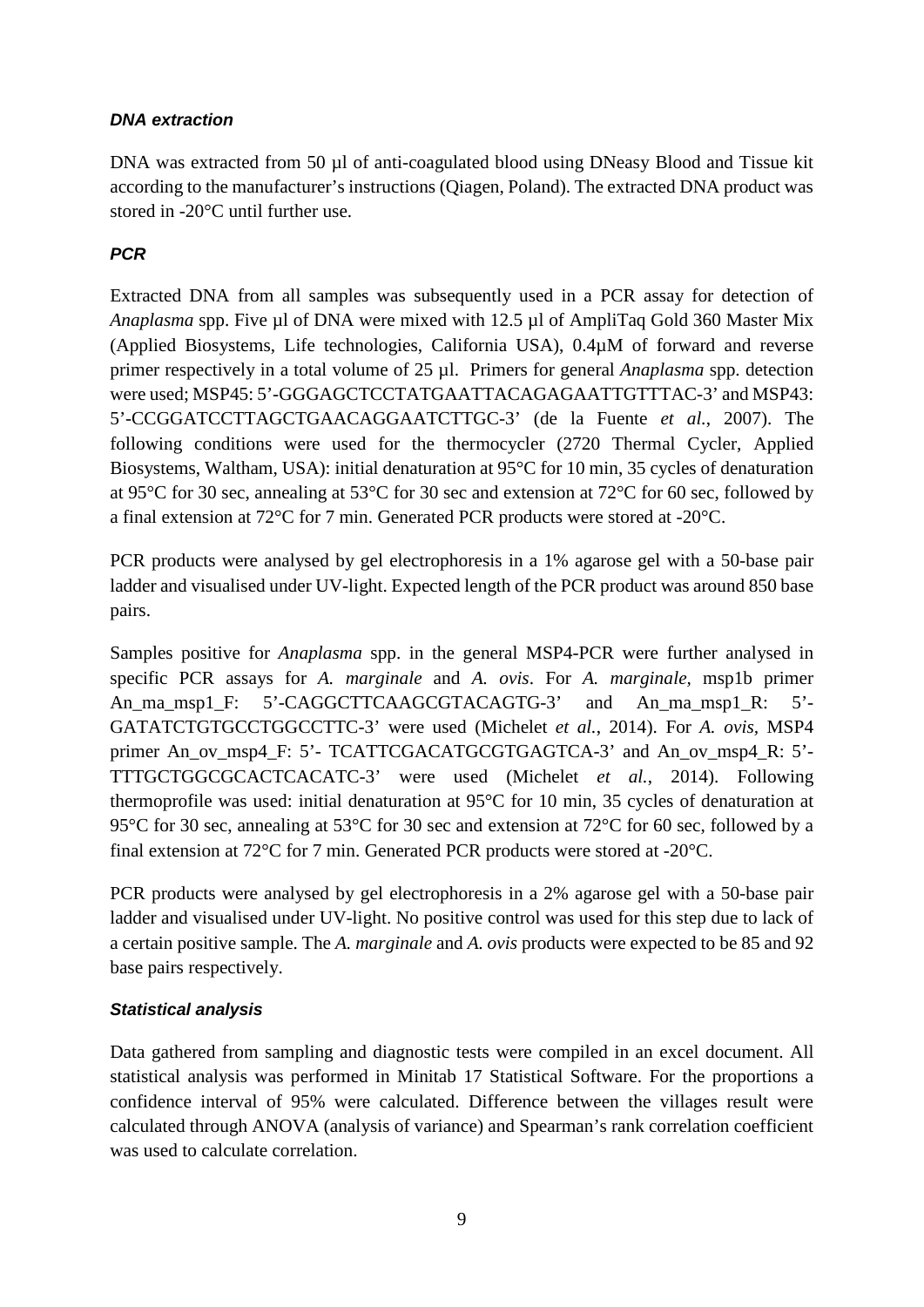## <span id="page-16-0"></span>**RESULTS**

#### <span id="page-16-1"></span>**Interviews**

In total 11 interviews among goat farmers were carried out, one for each flock. Goat owners kept between 9-70 adult goats, mean flock size was around 30 adults. The exact number could not be calculated since all owners did not know how many animals they kept. The goat owners had between 0-30 kids. Majority of the owners kept other ruminants like cattle or sheep and most of them grazed together with, or in the same area, as the goats. All owners reported that their goats stayed in the kraal (pen) at night and grazed freely on communal grazing ground during the day. The owners stated that their goats were mixed with goats from other herds during grazing.

All owners from Modipane reported seeing wild ruminants in the same areas where their goats grazed. In Kopong and Gakuto, one out of three owners reported seeing wild ruminants, but did not mention as many species as the owners in Modipane. Species that had been observed were among others; kudu, impala, duiker and springbok.

The owners had different opinions about the health of their animals. Some thought they were in good condition while some thought the animals had some health problems. When asked about specific clinical signs most owners had experienced abortion and diarrhoea.

Some owners never treated their animals with medications, while others did deworming and occasionally treated sick animals with antibiotics. Most owners did not vaccinate their goats. All owners had treated their animals at least once with prophylactic drugs against ticks through dipping. Most of them stated that they treated the goats when they consider the ticks to be a problem instead of doing it regularly.

Mostly, goat owners acquired new animals by raising the kids born in their own flock, but two of them said they also occasionally bought from other farmers in the village or from nearby villages.

All goat owners stated that it would greatly affect them in a negative way if the majority of their animals got sick and died. Most of the owners make their living from selling live goats so they would primarily be affected economically. Some also stated that it would be difficult emotionally since the goats are important to them, and some owners even used the word devastating.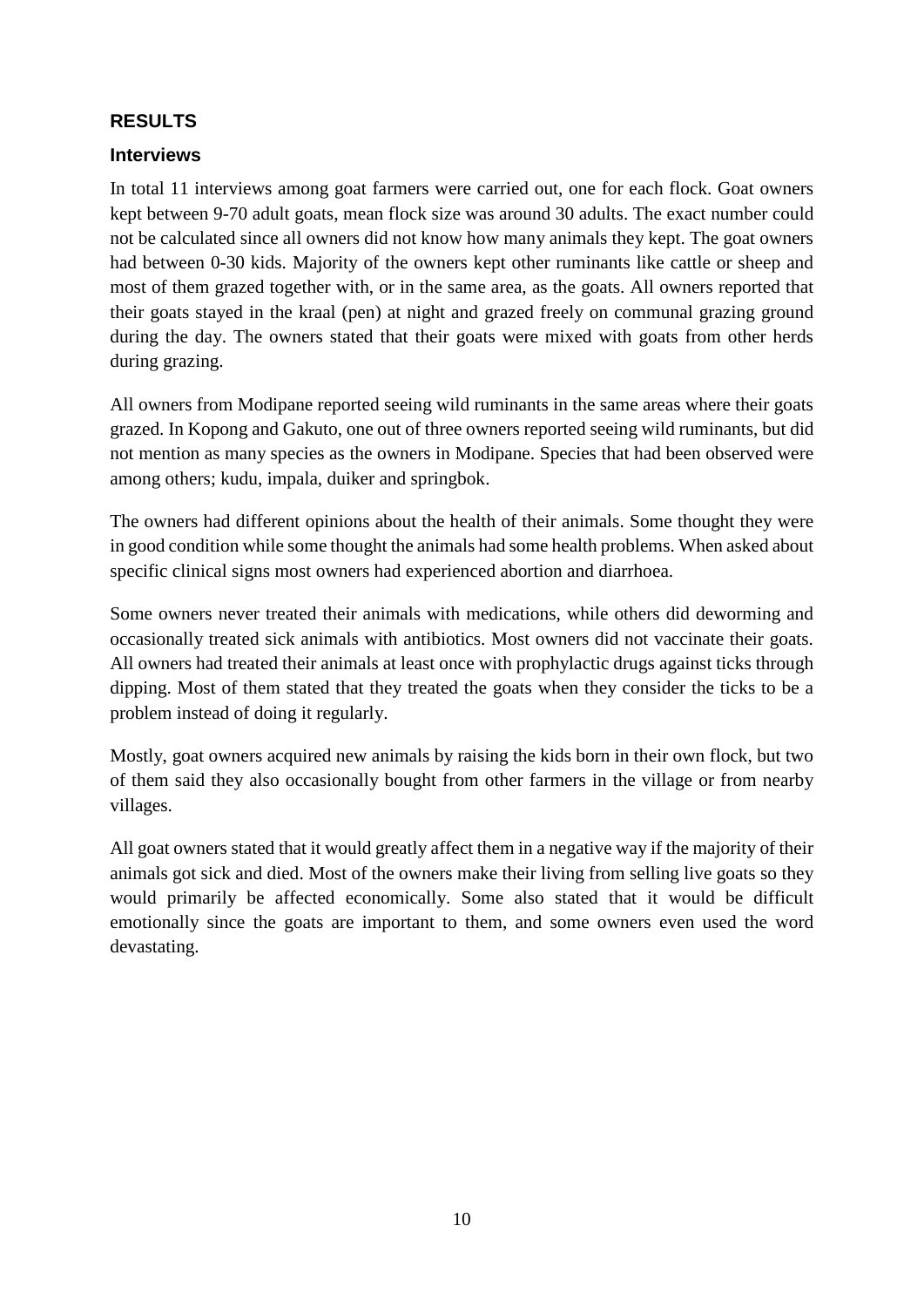## <span id="page-17-0"></span>**Body Condition Score, FAMACHA© Score and Packed Cell Volume**

The mean BCS, FAMACHA and PCV for all groups were 3.3, 2.4 and 33.0% respectively. Mean values for the different villages are shown in Table 1. Significant difference between the villages BSC (p-value = 0.05), FAMACHA<sup>©</sup> (p-value = 0.02) and PCV (p-value < 0.0005) were found and the comparison is presented in figure 4, 5 and 6. None of the goats were anaemic according to Packed cell volume but 9/100 goats had a FAMACHA© score of 4, undoubtedly classified as anaemic.

|              | <b>Body Condition Score</b><br>(optimal $2-3$ ) | <b>FAMACHA<sup>®</sup></b><br>$(normal 1-2)$ | $PCV1$ in %<br>$(95\% \text{ CI})$ |
|--------------|-------------------------------------------------|----------------------------------------------|------------------------------------|
| All villages | 3.3                                             | 2.4                                          | 33.0(32.0; 34.1)                   |
| Modipane     | 3.1                                             | 2.2                                          | 34.2 (32.8; 35.6)                  |
| Kopong       | 3.4                                             | 2.7                                          | 29.6(28.1; 31.2)                   |
| Gakuto       | 3.4                                             | 2.3                                          | 34.9 (32.9; 36.9)                  |

Table 1. *Mean values of BCS, FAMACHA© and PCV for the different villages*

1. Normal PCV range in goats 22-38% (Fielder, 2016).



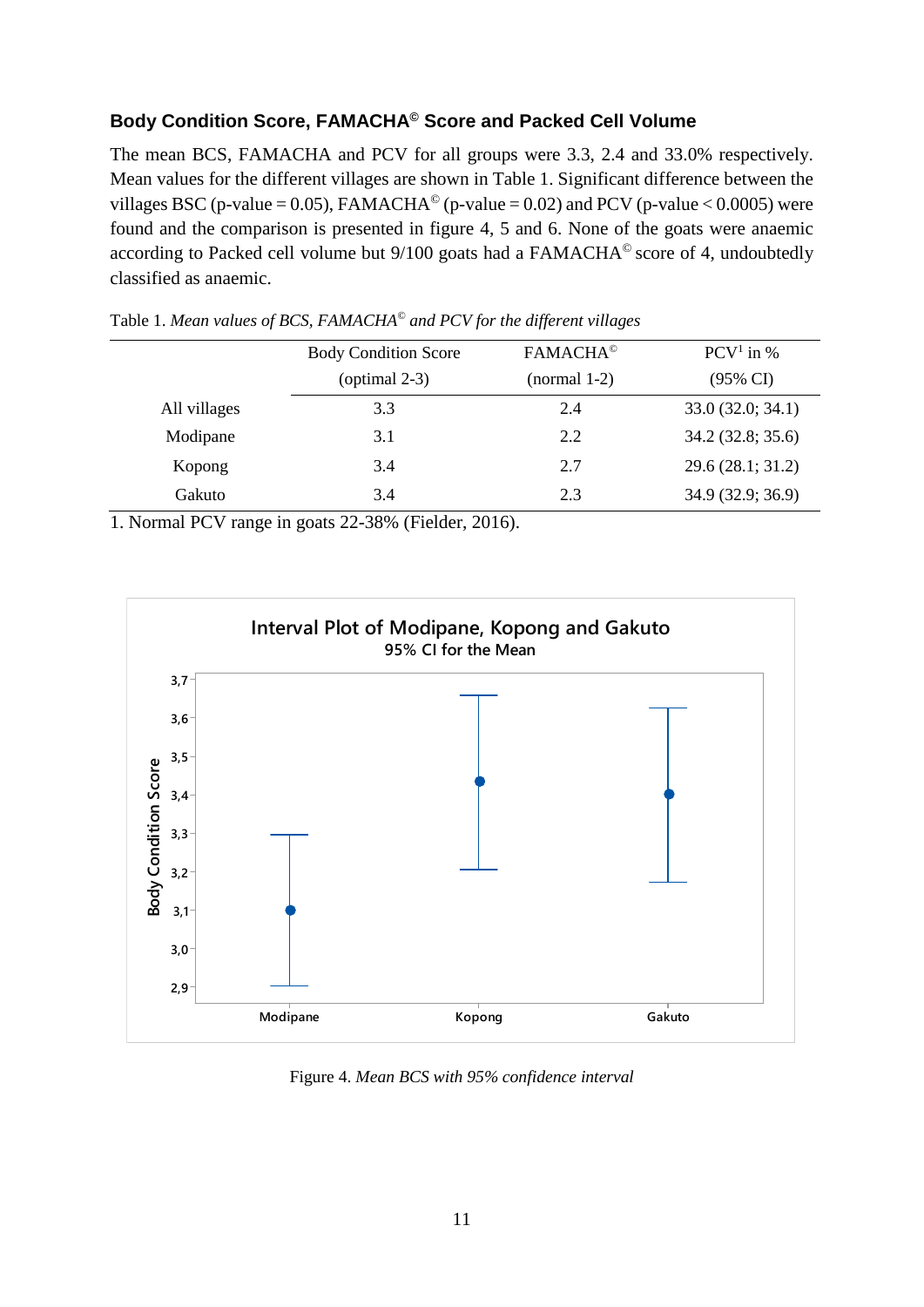

Figure 5. *Mean FAMACHA© with 95% confidence interval*



Figure 6. *Mean PCV with 95% confidence interval*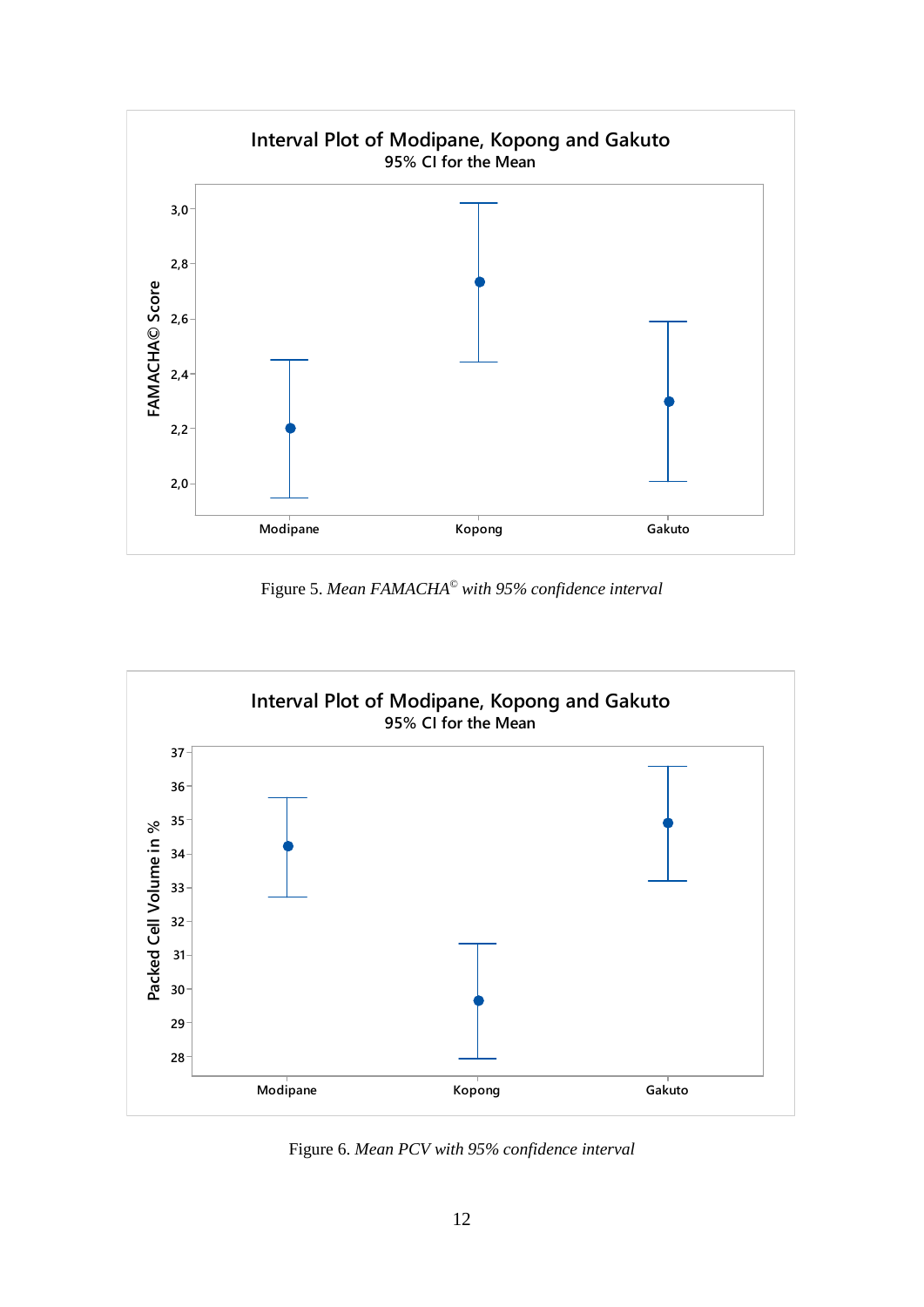## <span id="page-19-0"></span>**Diagnostic tests**

#### *Blood smears*

When examining thin blood smears with light microscopy, 53% of the goats were positive with one or more inclusion bodies detected in the erythrocytes. See Table 2 for difference between flocks and areas.

|                      | <b>Blood</b> smears |                        | <b>ELISA</b>   |                        | <b>PCR</b>     |                        |
|----------------------|---------------------|------------------------|----------------|------------------------|----------------|------------------------|
|                      | $\mathbf n$         | Prevalence<br>(95% CI) | $\mathbf n$    | Prevalence<br>(95% CI) | $\mathbf n$    | Prevalence<br>(95% CI) |
| Modipane<br>$(n=40)$ | 31                  | 78% (61.5; 89.2)       | 40             | 100% (91.2; 100)       | 35             | 88% (73.2; 95.8)       |
| $M_1$ (n=10)         | 10                  | 100%                   | 10             | 100%                   | 9              | 90%                    |
| $M 2 (n=10)$         | 8                   | 80%                    | 10             | 100%                   | 10             | 100%                   |
| $M_3$ (n=10)         | 8                   | 80%                    | 10             | 100%                   | 9              | 90%                    |
| $M$ 4 (n=10)         | 5                   | 50%                    | 10             | 100%                   | $\overline{7}$ | 70%                    |
| Kopong<br>$(n=30)$   | 15                  | 50% (31.3; 68.7)       | 28             | 93% (77.9; 99.2)       | 24             | 80% (61.4; 92.3)       |
| $K1(n=10)$           | 5                   | 50%                    | 10             | 100%                   | 6              | 60%                    |
| $K 2 (n=10)$         | 7                   | 70%                    | 9              | 90%                    | 10             | 100%                   |
| $K3(n=10)$           | 3                   | 30%                    | 9              | 90%                    | 8              | 80%                    |
| Gakuto<br>$(n=30)$   | 7                   | 23% (9.9; 42.3)        | 20             | 67% (47.2; 82.7)       | 17             | 57% (37.4; 74.5)       |
| $G_1$ (n=10)         | $\overline{2}$      | 20%                    | $\overline{4}$ | 40%                    | 5              | 50%                    |
| $G$ 2 (n=10)         | $\mathbf{1}$        | 10%                    | 9              | 90%                    | 9              | 90%                    |
| G $3(n=10)$          | $\overline{4}$      | 40%                    | 7              | 70%                    | 3              | 30%                    |

| Table 2. Number and proportion of positives for each village and diagnostic method |  |  |  |
|------------------------------------------------------------------------------------|--|--|--|
|                                                                                    |  |  |  |

 $CI =$ Confidence interval

#### *cELISA*

Results from competitive inhibition ELISA detecting antibodies is shown in table 2. Overall 88% of the goats were positive and those wells are clear in colour (figure 7).



Figure 7. *ELISA plate.*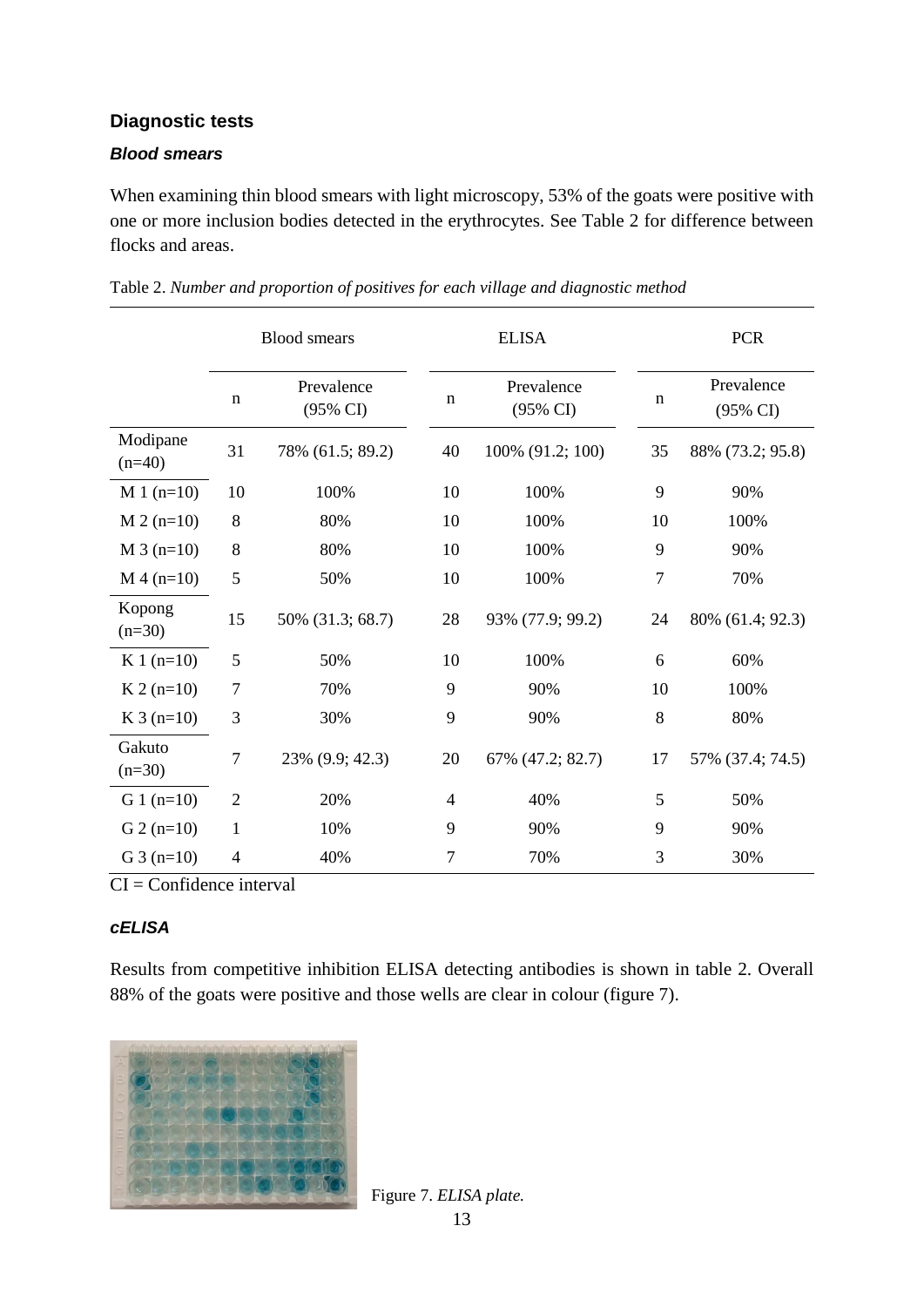## *PCR*

## *Anaplasma spp.*

The PCR product was run through an agarose gel (figure 8). Results from the conventional PCR detecting *Anaplasma* spp. is shown in table 2. Number of goats positive after PCR with the MSP4 primer was 76/100 (76%). A p-value of 0,22 indicates that no statistically significant difference in prevalence could be found when comparing the PCR results from the different villages through ANOVA.



Figure 8. *Agarose gel with Anaplasma* spp. *From the left; ruler, positive control, negative control, samples 5:1-5:10.*

## *A. ovis*

Samples positive for *Anaplasma* spp. (n=76) were analysed in a specific PCR for *A. ovis*. Samples were run twice due to contamination in the first run that made the negative control invalid. During the second run the negative control was once again slightly positive (figure 9). Due to lack of resources the PCR could not be run a third time. All samples tested were positive with the specific primer for *A. ovis* which gives a prevalence of 76%.



Figure 9. *Anaplasma ovis PCR. Negative control to the far left, next to the ruler.*

## *A. marginale*

All samples positive for *Anaplasma* spp. were tested with the specific primer for *A. marginale*. All samples were tested negative. No positive control was used.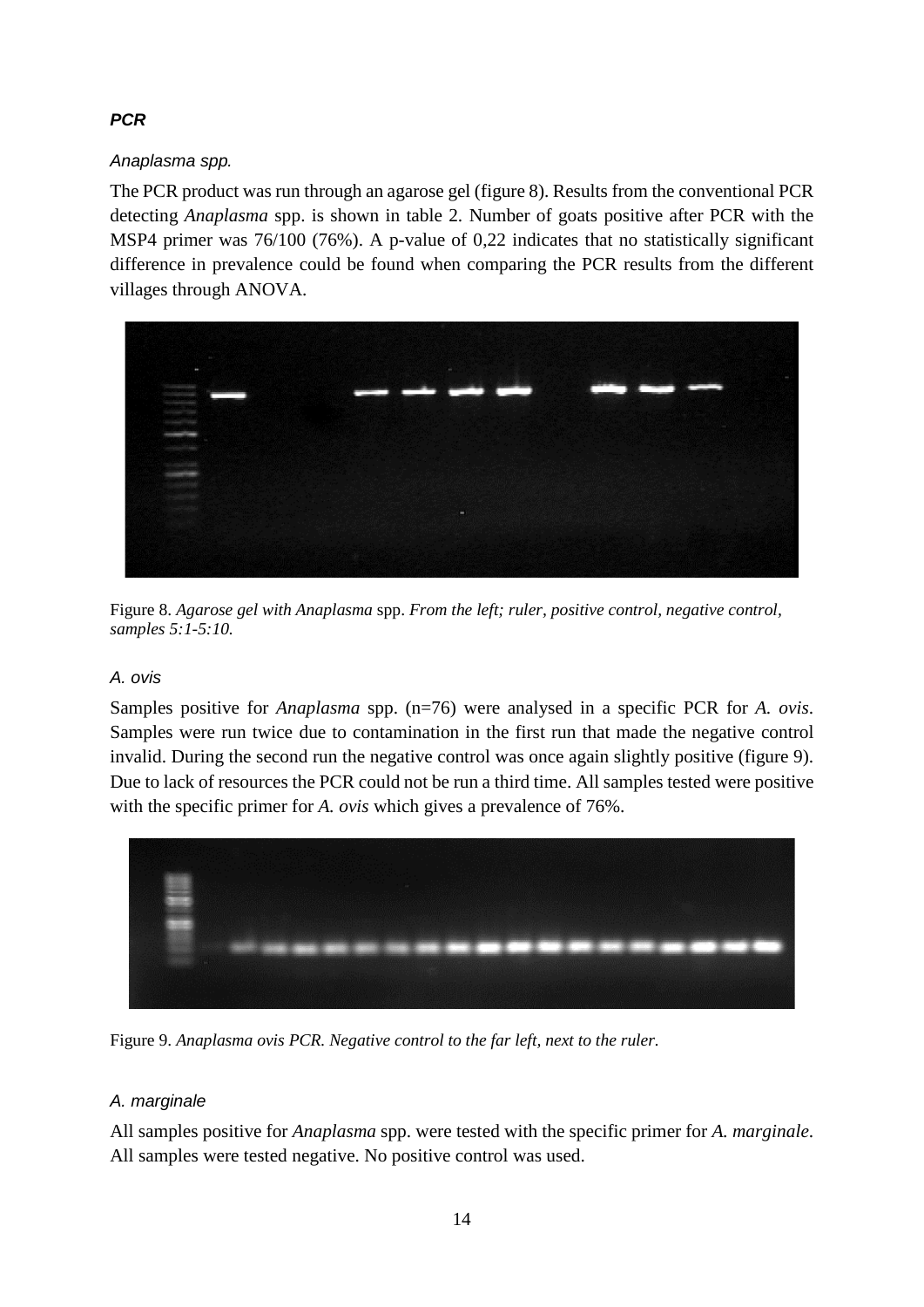## <span id="page-21-0"></span>**Correlation**

A weak negative correlation between PCV and FAMACHA© was found (Spearman's -0,52 pvalue  $\leq 0.0005$ ), i.e. a higher FAMACHA<sup>©</sup> score was correlated with a lower PCV. Even though a correlation was found none of the goats classified as anaemic on the FAMACHA© score were anaemic according to PCV.

Lower FAMACHA<sup>©</sup> score are not associated with a positive PCR result (Spearman's rank correlation coefficient =  $0.35$ , p-value < $0.0005$ ).

BCS are not correlated with a positive PCR result (Spearman's rank correlation coefficient = -0.31 p-value =  $0.002$ )

## <span id="page-21-1"></span>**DISCUSSION**

## <span id="page-21-2"></span>**Prevalence and management**

The prevalence of *Anaplasma* spp. was 76% according to PCR which is consistent with other studies conducted on goats in Africa (Ndung'u *et al.*, 1995; Shompole *et al.*, 1989; Kubelová *et al.*, 2012). From microscopic examination, only 53% of the animals had inclusion bodies and this difference in prevalence is in accordance with other studies that have shown PCR to have a higher sensitivity than blood smear examination (Jalali *et al.*, 2013).

There was a difference in prevalence between the different sampling areas but it was not statistically significant. Gakuto was the area with least number of infected animals (17/30) in all three diagnostic tests. Modipane was the area with most infected animals (35/40). One environmental difference between the different groups are the reported incidence of wild animals in the areas. The owners in Gakuto and Kopong had in general not seen many wild species in the areas where their goats foraged and since wild ruminants can be reservoirs for the bacteria this could have affected the prevalence of infection. This cannot be determined just from the owners' information but would have to be examined more closely.

None of the goats were perceived to be sick during the sampling according to the owners. The goats were mostly kept for selling and there were no production records. However, none of the owners reported a loss in production. Nevertheless, there could have been a loss in production but this would have to be examined closer.

Some of the owners gave their goats water once a day while others had unlimited access to water. Either way the mean PCV of the sampled goats (33.0%) in this study were higher than previously reported figures (24.5% and 25.1%) for healthy goats in Botswana (Adogla-Bessa & Aganga, 2000). This could be because the sampling occurred during the dry season or that the goats might not be able to drink enough even if they have been offered water. The normal PCV range of goats in general is 22-38% (Fielder, 2016) and most of the goats were within this range. Some had higher PCV most likely due to dehydration. None of the goats were anaemic according to PCV.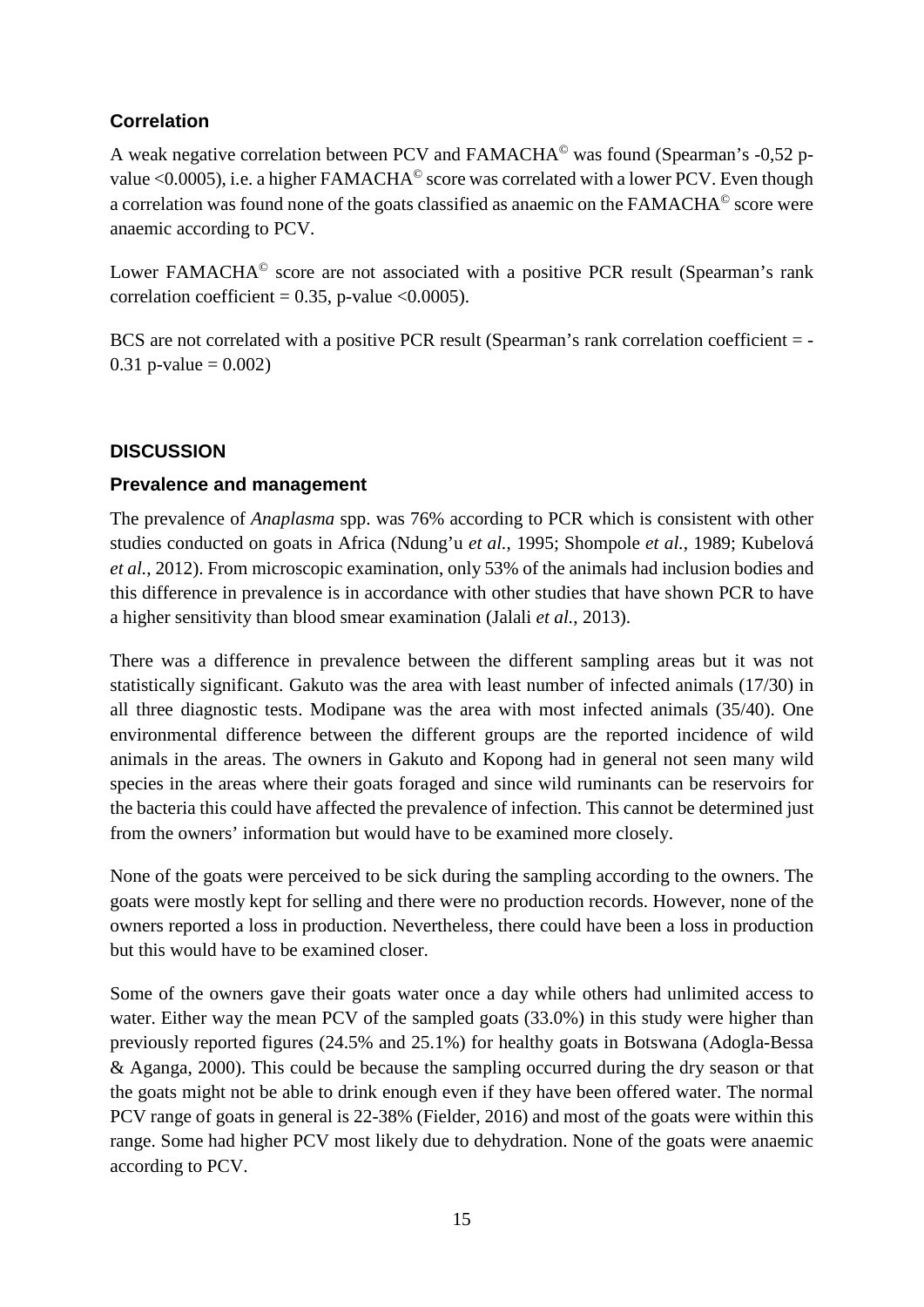## <span id="page-22-0"></span>**Body Condition Score, FAMACHA© Score and Packed Cell Volume**

Mean BCS were lower in Modipane than in Kopong and Gakuto. Since all the goats grazed on communal grazing grounds it is expected that goats from the same village would have similar BCS. None of the flocks had a mean value lower than the optimal score 2-3. More information about the condition and availability of the grass and bushes in the grazing area would be needed to evaluate these results.

Mean FAMACHA© scores were higher and mean PCV were lower in Kopong than in Gakuto and Modipane, but none of the goats were classified as anaemic. This could be due to different degrees of hydration in the different villages due to a difference in accessibility to water.

Higher FAMACHA<sup>©</sup> score could not be correlated to a higher rate of infection in this study. This is most likely because the goats did not seem to develop clinical signs even though they were infected. There was a correlation between FAMACHA<sup>®</sup> and PCV, as expected, since FAMACHA© is a method of evaluating if the animal has anaemia. In this study the FAMACHA<sup>©</sup> score did not prove valuable to determine if the goats were anaemic since 9 goats were classified as anaemic on FAMACHA<sup>©</sup> but not according to PCV. This could have been caused by lack of experience of the person performing the FAMACHA© readings.

#### <span id="page-22-1"></span>**Diagnostic tests**

#### *Blood smears*

Some animals had inclusion bodies in the erythrocytes but were then negative for the PCR. Of these, some had single inclusion bodies while others had several. This is most likely due to misinterpretation of the inclusion bodies in the light microscope. An inclusion body can resemble both Howell-Jolly bodies, other intra-erythrocytic parasites and staining artefacts.

## *ELISA*

Some animals were PCR positive but ELISA negative (data not shown) which can be due to a weak immune response, source of error in the test or that the goat has been recently infected and not yet seroconverted. Other animals were ELISA positive but PCR negative (data not shown) which would have been expected since most animals develop a chronic infection after the acute phase. This might not be the case for goats in the same extent as for cattle since the *A. ovis* seems less prone to cause clinical disease in goats than *A. marginale* in cattle.

#### *PCR*

PCR with the specific primers showed that none of the goats carried *A. marginale*. This result can be questioned since no positive control was used in the procedure. There is however no reason to believe that this result is false since *A. marginale* usually infects cattle even though it has been found in goats previously (Shompole *et al.*, 1989). Instead, all goats positive for *Anaplasma* spp. were also positive for the PCR detecting *A. ovis*. The negative control used in this assay was slightly positive, which is likely due to a contamination. This means that the test is not valid and the results should be disregarded. However, if the positive samples would be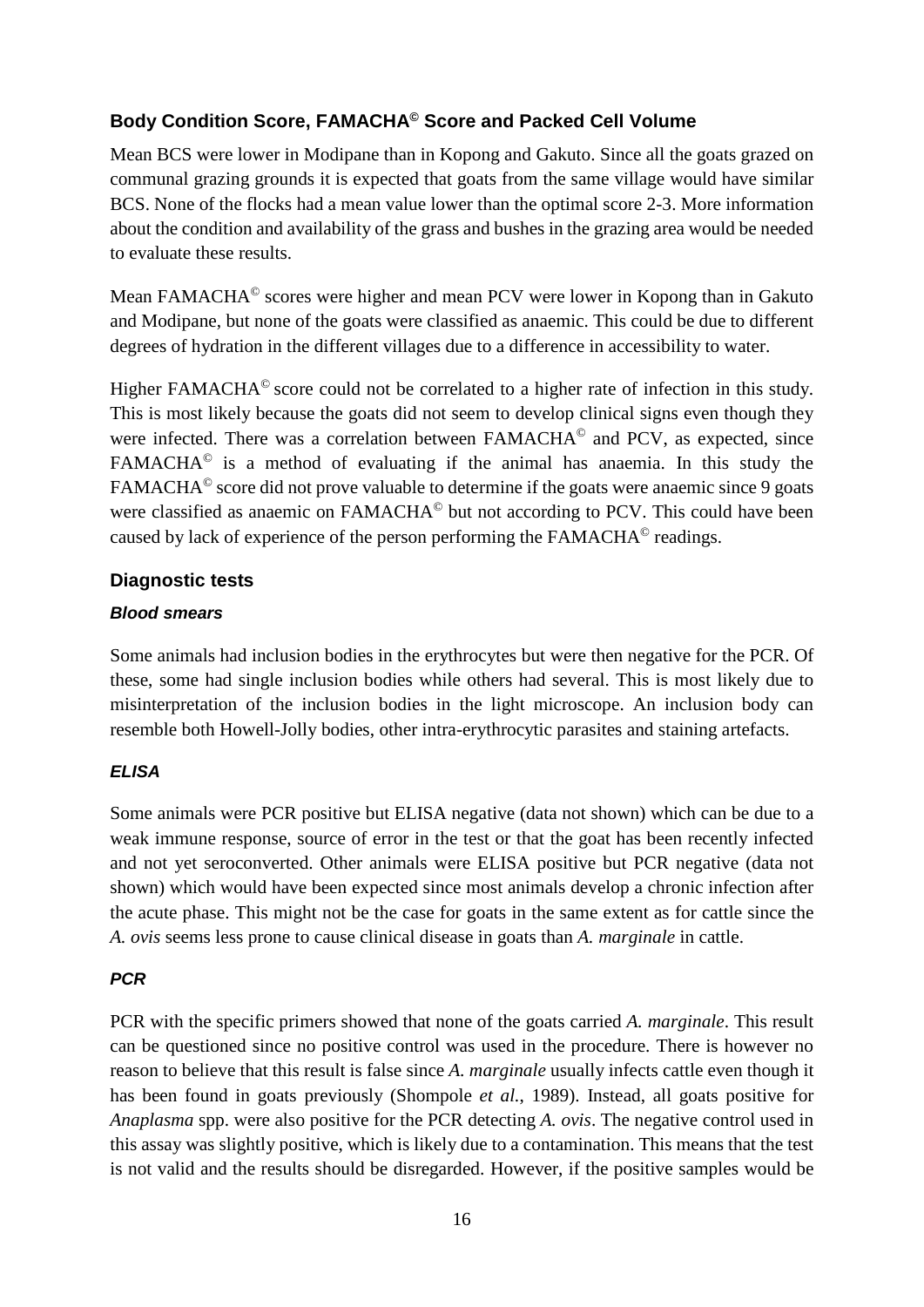positive due to contamination they should have a weaker band in the gel, like the negative control. Since this is not the case, these samples are believed to be true positives.

## <span id="page-23-0"></span>**Conclusion**

In Botswana, *Anaplasma* in goats seems to be a lesser problem even though the pathogen is well spread among the population. For some individuals with a suppressed immune system it could cause clinical disease but mostly it is a subclinical infection in goats. No correlation between *Anaplasma* infection and PCV could be found and this is probably due to the infection being in the persistent phase of disease or the disease being subclinical.

## <span id="page-23-1"></span>**ACKNOWLEDGEMENTS**

I want to thank everybody who made my Minor Field Study the amazing experience it was. This project was made possible thanks to a SIDA financed scholarship for a Minor Field Study and financial support from Swedish Research Council (Grant no. 348-2014-4293). Additional scholarships were granted from Elsa Paulsson memorial fund (Stiftelsen Elsa Paulssons minnesfond) and the Student Union of Veterinary Medicine in Sweden (Internationella utskottet, Veterinärmedicinska föreningen).

I want to thank the following people for helping me with this project in different ways:

My supervisor Jonas Johansson Wensman for helping out with everything from sentence structure to flight recommendations. You helped me stay positive with your great feed-back when I got stuck in my writing.

My assistant supervisor Solomon Stephen Ramabu for welcoming us and taking care of us during our stay in Botswana as well as helping us with all the practical work in field and in the lab.

My examiner Karin Alvåsen for all her useful comments on my paper, helping me make it the best it can be.

Klara Fischer for her help and tips on how to best interview the goat owners.

Sumbikane Gasebonwe for his help with sampling, lab work and for being a great friend. Thank you for all the fun times we had at the lab as well as on the football field.

All staff and students at BUAN for welcoming us and helping out with everything we needed in different ways.

All goat owners for letting us sample their goats and answering our questions.

Lastly, a huge thanks to Tove Johansson and Sara Lysholm for making this term the best during the veterinary programme. It would not have been the same without you and if I had the chance to do it all again, nog skulle jag!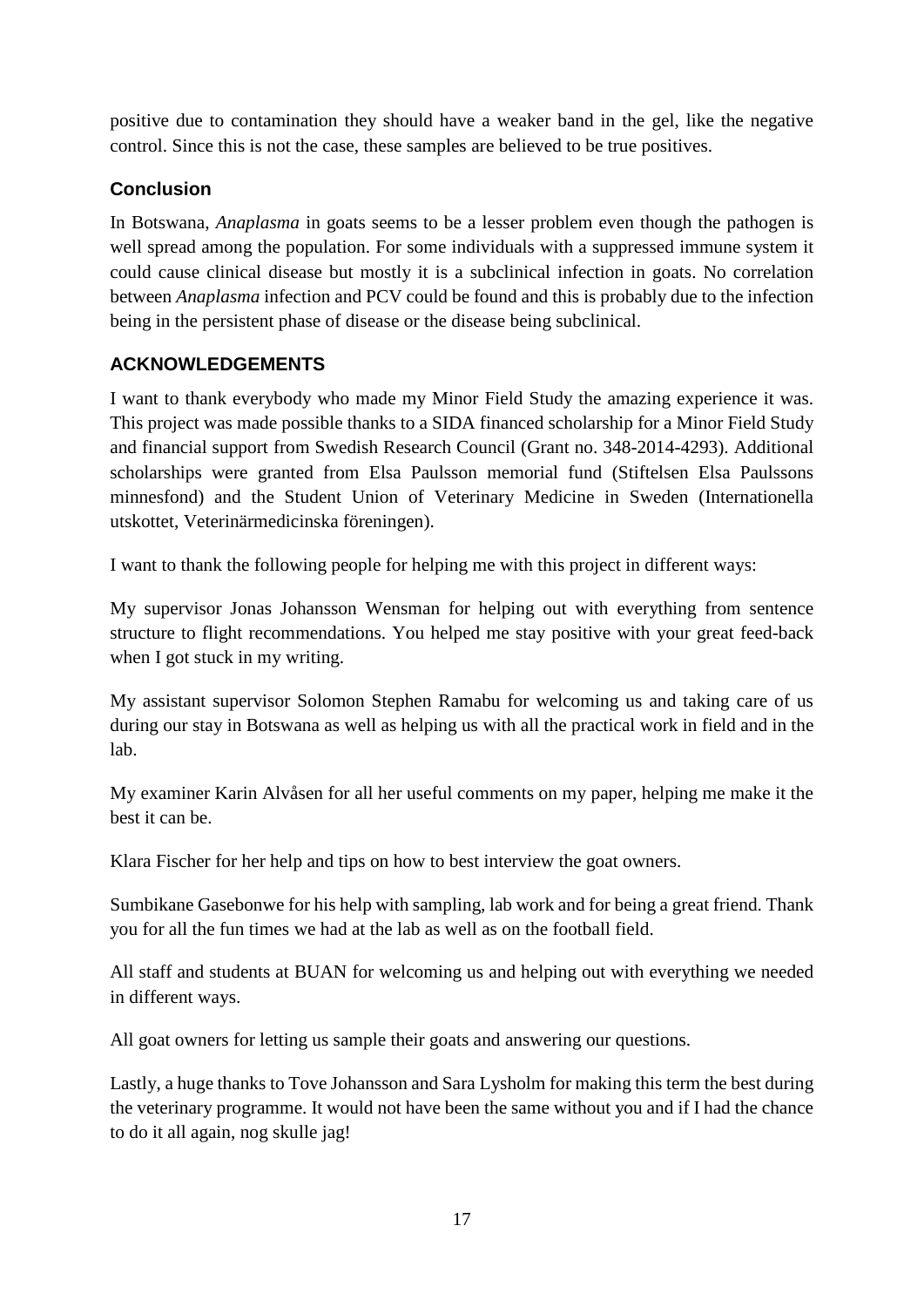#### <span id="page-24-0"></span>**REFERENCES**

- Adogla-Bessa, T, & Aganga, A.A. (2000). Responses of Tswana goats to various lengths of water deprivation. *South African Journal of Animal Science*, vol. 30 (1), pp. 87-91.
- Aganga, A.A., Omphile, U.J., Chabo, R.G., Kgosimore, M. & Mochankana, M. (2005). Goat production under traditional management in Gaborone agricultural region in Botswana. *Journal of Animal and Veterinary Advances*, vol. 4 (5), pp 515-519.
- Bell-Sakyi, L., Koney, E.B.M., Dogbey, O. & Walker, A.R. (2004). Incidence and prevalence of tickborne haemoparasites in domestic ruminants in Ghana. *Veterinary Parasitology*, vol. 124, pp. 25- 42.
- Daramola, J.O., Adeloye, A.A., Fatoba, T.A. & Soladoye, A.O. (2005). Haematological and biochemical parameters of West African Dwarf goats. *Livestock Research for Rural Development*, vol. 17 (8), art. #95.
- de la Fuente, J., Atkinson, M.W., Naranjo, V., Fernández de Mera, I.G., Mangold, A.J., Keating, K.A. & Kocan, K.M. (2007). Sequence analysis of the *msp4* gene of *Anaplasma ovis* strains. *Veterinary Microbiology*, vol. 119, pp. 375-381.
- Dossa, L.H., Wollny, C. & Gauly, M. (2007). Smallholders' perceptions of goat farming in southern Benin and opportunities for improvement. *Tropical Animal Health and Production*, vol. 39, pp. 49-57.
- Fielder, S.E. (2016). *Hematologic reference ranges*. Available at: <http://www.merckvetmanual.com/appendixes/reference-guides/hematologic-reference-ranges> (Accessed 2017-01-07).
- Fry, M.M. & McGavin, M.D. (2012). Bone marrow, blood cells, and the lymphatic system. In: Zachary, J.F. & McGavin, M.D. (eds), *Pathologic Basis of Veterinary Disease*. Fifth edition. St. Louis, Missouri: Elsevier Mosby, pp 720.
- Hillström, A., Jones, B., Ström Holst, B., Strage, E., Tvedten, H., Lilliehöök, I. & Falkenö, U. (2013). *Kompendium i klinisk kemi*. Unpublished manuscript. Department of Clinical Sciences, SLU.
- Jalali, S.M., Khaki, Z., Kazemi, B., Bandehpour, M., Rahbari, S., Razi Jalali, M. & Yasini, S.P. (2013). Molecular detection and identification of *Anaplasma* species in sheep from Ahvaz, Iran. *Iranian Journal of Veterinary Research, Shiraz University*, vol. 14 (1), pp. 50-56.
- Kaplan, R.M., Burke, J.M., Terrill, T.H., Miller, J.E., Getz, W.R., Mobini, S., Valencia, E., Williams, M.J., Williamson, L.H., Larsen, M. & Vatta, A.F. (2004). Validation of the FAMACHA© eye color chart for detecting clinical anemia in sheep and goats on farms in southern United States. *Veterinary Parasitology*, vol. 123, pp. 105-120.
- Kocan, K.M., de la Fuente, J., Guglielmone, A.A. & Meléndez, R.D. (2003). Antigens and alternatives for control of *Anaplasma marginale* infection in Cattle. *Clinical Microbiology Reviews*, vol. 16 (4), pp. 698-712.
- Kocho, T., Abebe, G., Tegegne, A. & Gebremedhin, B. (2011). Marketing value-chain of smallholder sheep and goats in crop-livestock mixed farming system of Alaba, Southern Ethiopia. *Small Ruminant Research*, vol. 96, pp. 101-105.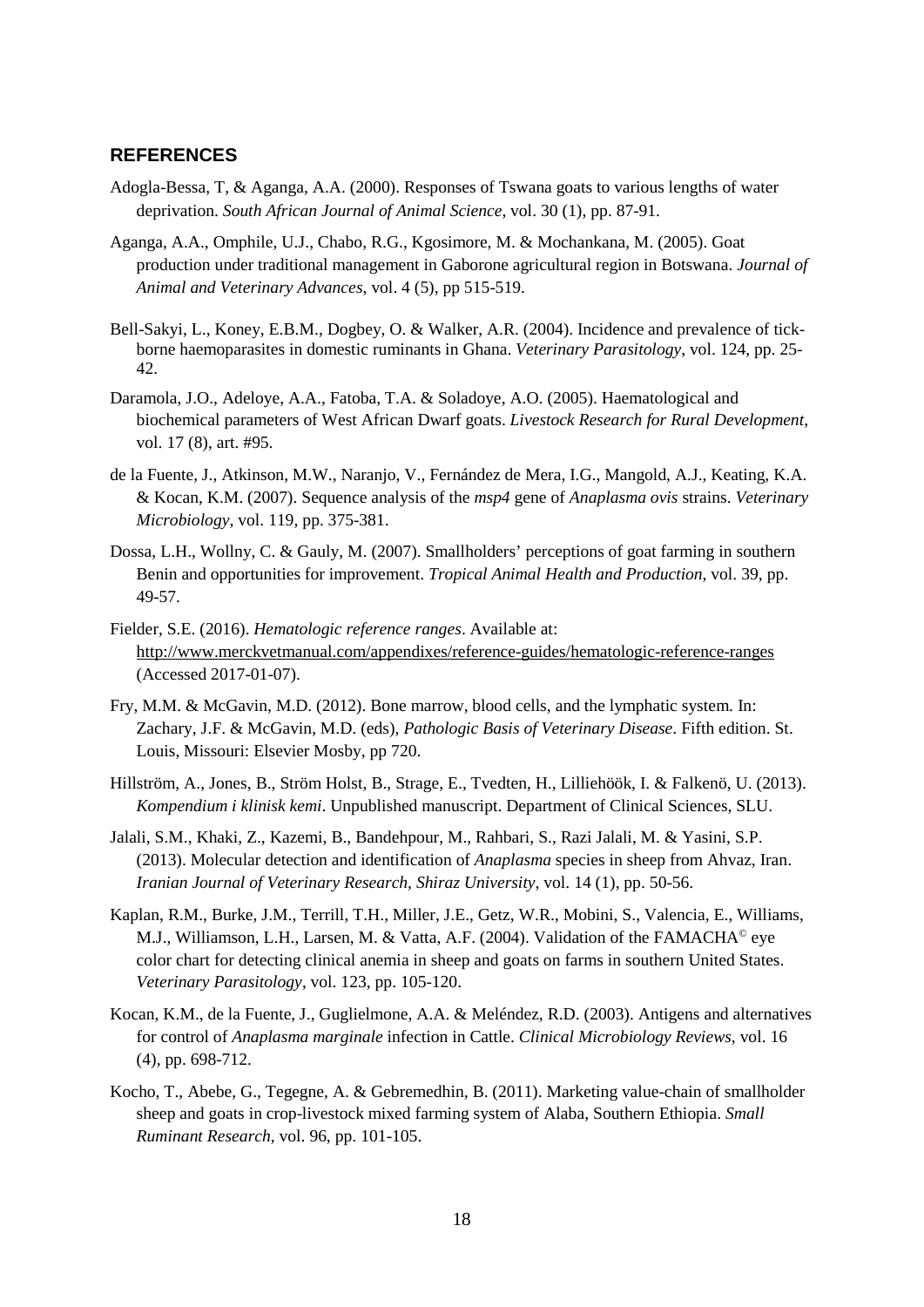- Kosgey, I.S., Rowlands, G.J., van Arendonk, J.A.M. & Baker, R.L. (2008). Small ruminant production in smallholder and pastoral/extensive farming systems in Kenya. *Small Ruminant Research*, vol. 77, pp. 11-24.
- Kubelová, A., Mazancová, J. & Široký, P. (2012). *Theileria, Bebesia,* and *Anaplasma* detected by PCR in ruminant herds at Bié province, Angola. *Parasite*, vol. 19, pp. 417-422.
- Liu, Z., Ma, M., Wang, Z., Wang, J., Peng, Y., Li, Y., Guan, G., Luo, J. & Yin, H. (2011). Molecular survey and genetic identification of *Anaplasma* species in goats from central and southern China. *Applied and Environmental Microbiology*, vol. 78 (2), pp. 464-470.
- Michelet, L., Delannoy, S., Devillers, E., Umhang, G., Aspan, A., Juremalm, M., Chirico, J., van der Wal, F.J., Sprong, H., Boye Pihl, T.P., Klitgaard, K., Bødker, R., Fach, P. & Moutailler, S. (2014). High-throughput screening of tick-borne pathogens in Europe. *Frontiers in Cellular and Infection Microbiology*, vol. 14, art #103.
- Mushi, E.Z., Isa, J.F.W., Proctor, J., Machete, J.B. & Kapaata, R.W. (1997). Seasonal fluctuations of ixodid ticks on a herd of indigenous goats at Oodi, Kgatleng district, Botswana. *Tropical Animal Health and Production*, vol. 29, pp. 29-30.
- Mushi, E.Z., Binta, M.G., Chabo, R.G. & Tautsagae, J.S. (2002). Detection of *Anaplasma* parasites in the blood of Tswana goats from Oodi, Kgatleng district, Botswana. *UNISWA Research Journal of Agriculture, Science and Technology*, vol. 6 (1), pp. 33-36.
- Mushi, E.Z., Isa, J.F.W. & Sakia, R.M. (1996). Monthly fluctuations of Ixodid tick infestation on indigenous goats in Botswana. *Small ruminant research*, vol. 21, pp. 277-279.
- Ndung'u, L.W., Aguirre, C., Rurangirwa, F.R., McElwain, T.F., McGuire, T.C., Knowles, D.P. & Palmer, G.H. (1995). Detection of *Anaplasma ovis* infection in goats by major surface protein 5 competitive inhibition enzyme-linked immunosorbent assay. *Journal of Clinical Microbiology*, vol. 33 (3), pp. 675-679.
- Ngeranwa, J.J.N., Shompole, S.P., Venter, E.H., Wambugu, A., Crafford, J.E. & Penzhorn, B.L. (2008). Detection of *Anaplasma* antibodies in wildlife and domestic species in wildlife-livestock interface areas of Kenya by major surface protein 5 competitive inhibition enzyme-linked immunosorbent assay. *Onderstepoort Journal of Veterinary Research*, vol. 75, pp. 199-205.
- Nsoso, S.J., Aganga, A.A., Moganetsi, B.P. & Tshwenyane, S.O. (2003). Body weight, body condition score and heart girth in indigenous Tswana goats during the dry and wet seasons in southeast Botswana. *Livestock Research for Rural Development*, vol 15 (4).
- Obi, T.U. & Anosa, V.O. (1980). Haematological studies on domestic animals in Nigeria. *Zentralblatt für Veterinärmedizin Reihe B,* vol. 27, pp. 789-797.
- Palmer, G.H., Abbott, J.R., French, D.M. & McElwain, T.F. (1998). Persistence of *Anaplasma ovis*  infection and conservation of the msp-2 and msp-3 multigene families within the genus *Anaplasma*. *Infection and Immunity*, vol. 66 (12), pp. 6035-6039.
- Panin, A. & Mahabile, M. (1997). Profitability and household income contribution of small ruminants to small-scale farmers in Botswana. *Small ruminant research*, vol. 25, pp. 9-15.
- Panin, A. (2000). A comparative economic analysis of smallholder cattle and small ruminant production systems in Botswana. *Tropical Animal Health and Production*, vol. 32, pp. 189-196.
- Potgieter, F.T. & Van Rensburg, L. (1987). Tick transmission of *Anaplasma centrale*. *Onderstepoort Journal of Veterinary Research*, vol. 54, pp. 5-7.